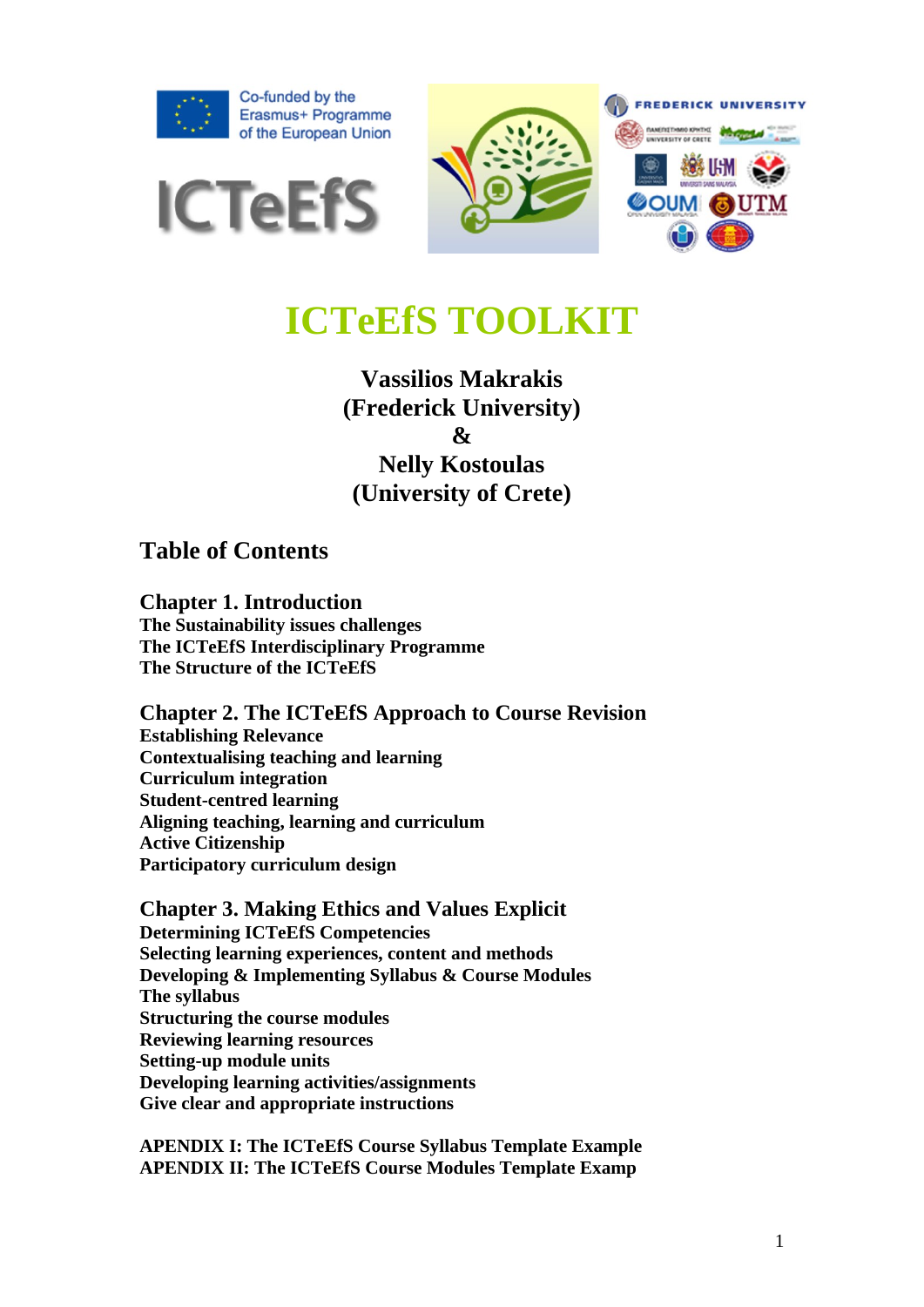## **CHAPTER 1**

#### **INTRODUCTION**

#### **The Sustainability issues Challenges**

It is widely recognised that the earth is getting warmer and it will continue to do so in the future, creating a wide range of impacts that include sea-level rise, extreme weather conditions, seasonal changes, droughts, and heat waves. The key question that is often posed is: how fast and how severe the impacts will be and whether we can adopt policies for mitigating and adapting to these impacts?

Despite project controversies, sustainability issues is the greatest long-term challenge facing human development. Sustainability issues is one of the most pressing world issues affecting all mankind and natural environment in today's world. It is not just our biggest environmental, economic and social challenge; it is also a cultural challenge, that raises ethical questions. Much of the discussion around sustainability issues is about reducing carbon dioxide emissions, but preparing for the effects of sustainability issues is just as critical.

For all countries, especially for the most vulnerable ones, sustainability issues is a major challenge which needs to be addressed at every level and in all sectors of society. Accordingly, all kind of specialists in sectors such as education (formal and non-formal), engineering, economics/business, health, agro-forestry, law and politics, need to be ready to tackle the sustainability issues challenges. This will necessitate to be equipped with sustainability issues and sustainability policy knowledge, skills and attributes to minimise threats and maximise opportunities for sustainability issues adaptation. With recent projections suggesting that climate impacts could be even more severe than previously predicted, it is urgent for policy makers, planners and managers in the public and private sectors to understand and assess potential climate impacts in decision making.

#### **The ICTeEfS Interdisciplinary Programme**

The ICTeEfS project is aimed to provide interested undergraduate students the possibility to acquire knowledge of sustainability issues issues and their effects on policymaking and explore strategic planning to mitigate the consequences of sustainability issues.

In particular, the curriculum of the ICTeEfS project is designed to provide undergraduate students from different majors the flexibility to select courses to enhance their interests in sustainability issues and to enrich their major field of study with professional skills in sustainability issues adaptation policies and planning.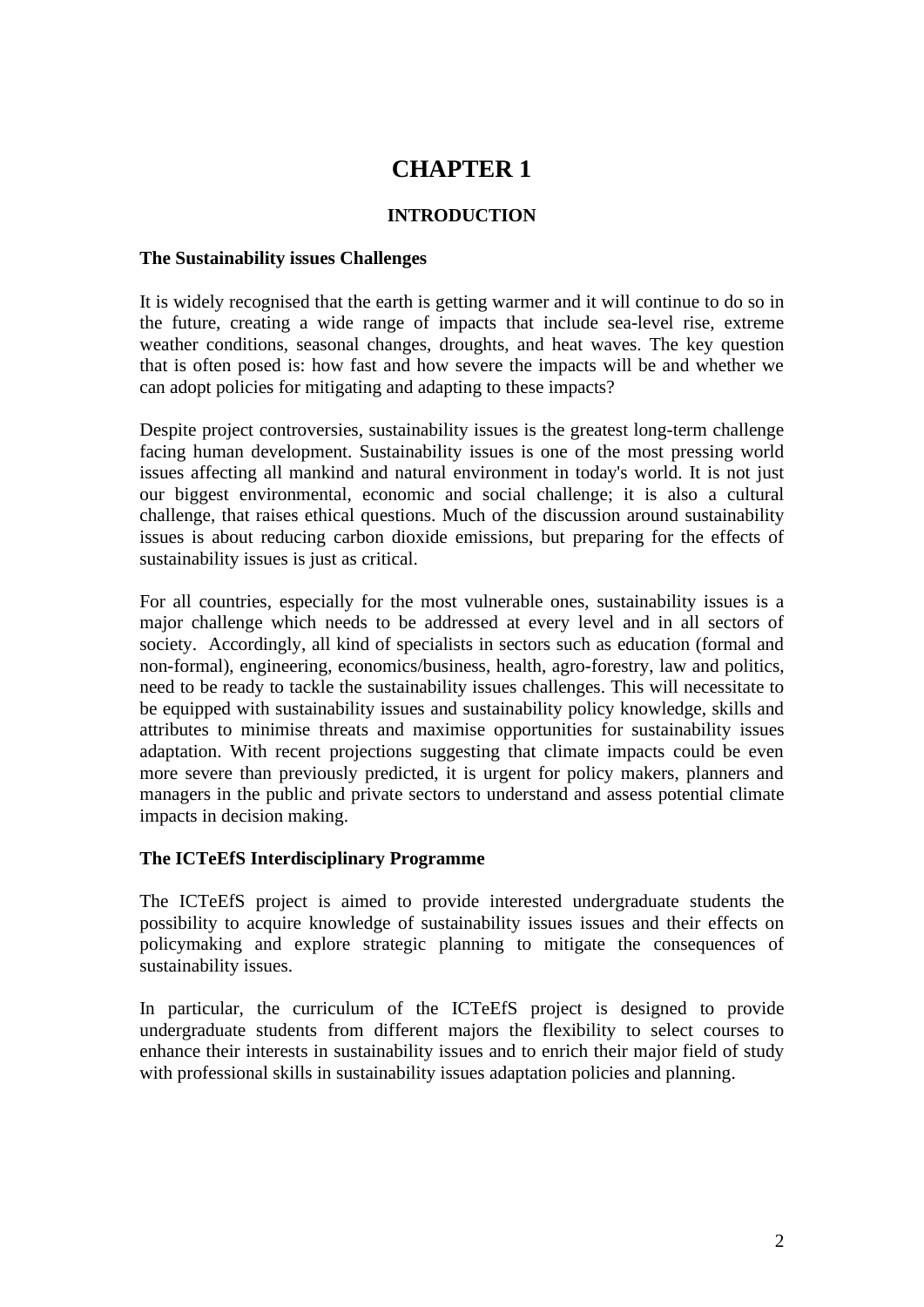#### *The broad learning outcomes and student attributes are:*

To advance all the above stated aims and objectives, students will:

- Play an integrating and leadership role in sustainability issues adaptation in their professional position.
- Demonstrate their understanding of the basic concepts, principles and debates related to sustainability issues adaptation.
- Acquire familiarity with a range of adaptation planning tools and be able to select the appropriate mix of tools in response to particular adaptation scenarios.
- Aware of the ethical framework and shared set of values that govern their everyday actions.
- Develop core adaptation planning competencies/skills; and have an appreciation of sustainability issues requirements associated with a number of sectoral/regional vulnerability themes, including biodiversity, water resources, oceans and coasts, cities, and agriculture.
- Assess what local/national governments do in practice concerning ICTeEfS and how this varies over time and between jurisdictions, what they ought to do and ought not to do, and what principles should guide decision making.
- Explore and connect sustainability issues with other issues such as poverty, social exclusion, gender equity, food and water security, migration, and human rights.
- Adopt an intergenerational focus when dealing with sustainability issues and sustainability policy issues.
- Build people's voice in decision-making which affects their lives, social awareness and a sense of social solidarity, capacity to consider risks and consequences of sustainability issues, and role as active citizens.
- Demonstrate high-level capacity for critical enquiry in order to comprehend the complexity of sustainability issues adaptation challenges; and demonstrate familiarity with systems-based approaches to sustainability issues adaptation.
- Integrate diverse bodies of scientific knowledge in sustainability issues and sustainability policy, translate and communicate these to a diverse range of stakeholders.
- Recognize, explain and connect the basic principles, concepts, theories, pertaining to the global sustainability issues debate using appropriate scientific language.
- Develop appropriate problem solving and service-learning strategies for sustainability issues adaptation and mitigation.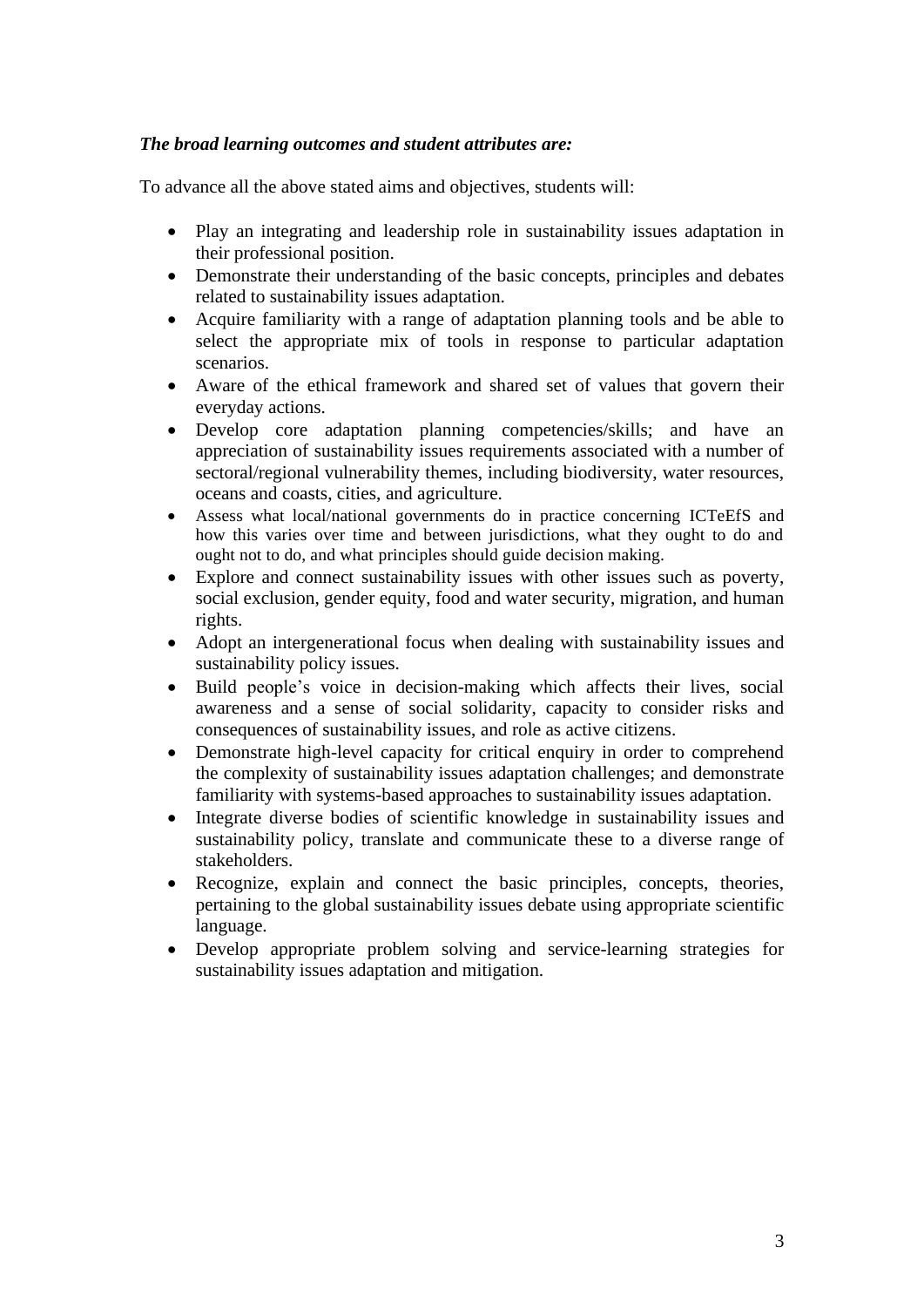#### **The Structure the ICTeEfS Project**

ICTeEfS's key innovative contributies are: The ICTeEfS project addresses one of the most challenging issues in 21st Century learning technologies and pedagogies that is, how to use EfS themes for advancing ICT skills and how ICTs can be used as a means for advancing EfS. ICTeEfS is innovative by contextualizing regional sustainable development issues with ICT enabling learning technologies. Another innovation introduced in the ICTeEfS project is through applying two participatory teaching and training methodologies- peer coaching and mobile mentoring enabling in-service teachers to share knowledge, reflect on teaching/learning practice and cultivate collegiality, something which is missing from current school cultures in the partner countries. It also addresses regional sustainability needs based on three inter-related innovative pedagogical concepts: 1) contextual learning; 2) authentic learning and 3) transformative learning. ICTeEfS brings innovation by integrating transversal skills applying the 10Cs model that extends the classic 4Cs (Communication, Collaboration, Creativity, Critical thinking) which are key to inclusive and versatile skills development in the South Asian PCs higher education systems. Another innovation of the ICTeEfS project lies in its adoption to multiplicity (using multiple methodologies) –scalability (expanding project outputs/outcomes to a larger scale; strengthening national/regional capacities/policies to ensure long-term sustainability/impact) replicability (project results exported to other contexts within the same targeted countries and between countries in the region and Europe). Replicability will be strengthened through the development of the Euro-Asian Network of ICTeEfS and the RCEs regional and global networks. As a key goal of the PCs educational reforms is student-centered learning, the ICTefS project applies a student-centered blended learning innovation aiming: to prepare children for success in a rapidly evolving, globalized world driven by information technology and to create deeply engaging learning experiences so that learners can actively participate in their own learning.

The ICTeEfS project aims at developing an ICT-enabled capacity-building program to in-service teachers and teacher educators and turn them able to use innovative teaching methodologies and pedagogies orienting to education for sustainability (EfS). The more specific objectives are to:

- 1. Support the development of the faculties of education in partner universities to align curriculum, teaching, learning and research with the area of education for sustainability.
- 2. Build capacity of academic staff at the faculties of education that will turn them able to contribute to the development, implementation and evaluation of a wide ICT-enabled in-service teachers training program on education for sustainability.
- 3. Develop an efficient, cost-effective, decentralized, multiplier and innovative in-service teacher professional development program enabled by blended learning, focusing on the integration of education for sustainability across school curricula.
- 4. Develop innovative teaching, learning and curriculum materials in the form of a multilingual e-Toolkit addressing the integration of education for sustainability in teaching, learning and curriculum.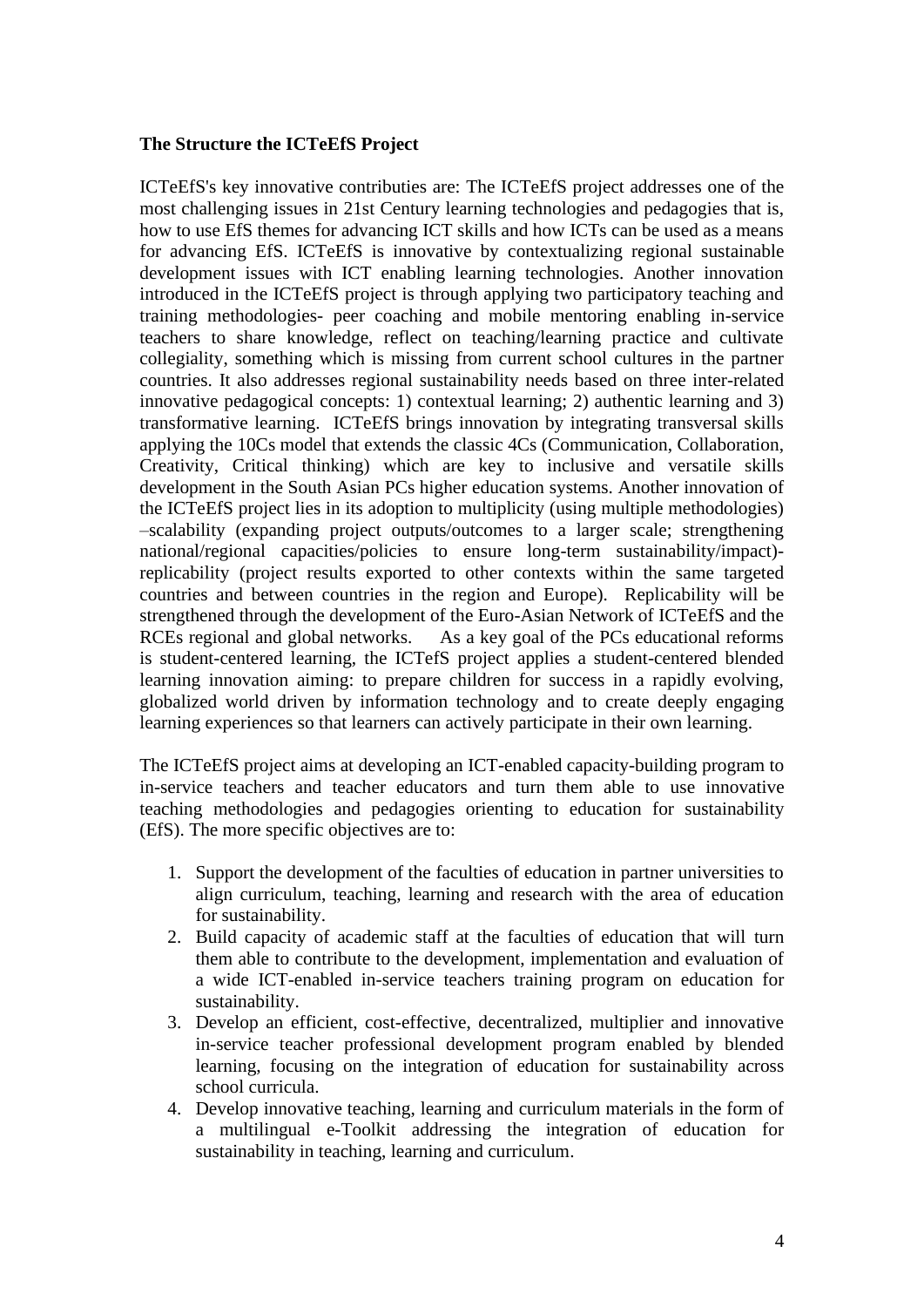5. Develop a Euro-Asian Network of ICT-enabled Education for Sustainability to strengthen cooperation in the field of ICTeEfS and replicability of produced outputs and outcomes.

The ways in which the situation set out under the previous section will be changed can be described as follows: First, the ICTeEfS project will establish mechanisms at each partner country to contextualise ICT in Education for Sustainability (EfS) filling an existing gap that prevents policies towards building a more sustainable society, nationally and regionally. Faculties of education in the program will have integrated education for sustainability themes in courses related to teaching methodology and curriculum, filling the current gap between school knowledge and real-life problems. There will be a shift from teacher-centered to student-centered instructional/learning designs, responding to the PCs educational reform initiatives. Merging ICTs with critical reflective pedagogies will enable target groups to see technology as a tool that can empower them to address real-life problems related to environment, society and economy (the 3 sustainable development pillars) conducive to their country and region. Teachers take investigative roles that help them discover and construct new understandings and knowledge. Turn teachers able to reflect not only on their previous values and beliefs but also on the ethics dimension of teaching. By using participatory and collaborative learning approaches to teaching, learning and curriculum, trained teachers will expose positive attitudes to common efforts and collegiality, which were missing before. ICT coordinators, instead of putting most of their efforts to maintenance of ICT hardware and teaching about technology, there will shift to function as human resources able to carry out district/school-based teachers' capacity building to advance EfS in teaching, learning and curricula.

#### **1) Design (Jan.2019- June 2019)**

A situational analysis that includes a SWOT analysis (WP2) will be designed addressed to the following target groups: 1) nearly 100 professionals/academics working in the field of ICT-enabled EfS; 2) 1000 preservice teachers in order to identify gaps, barriers, drivers, knowledge, skills and action competences related to ICT and EfS and 3) nearly 1500 ICT coordinators. There will be close cooperation between university and local stakeholders through the three RCE (Regional Centers of Expertise for Education for Sustainable Development) operated in each PC. 1) RCE Penang in Malaysia operared by P5. 2) RCE Yogyakarta in Indonesia operated by P9 and RCE Southern VietNam operated by P10. The RCEs in ESD have an extensive university-local community network.

The situational and SWOT analysis will indicate which needs, competences, subject areas, topics should be given priority. The results will be used to develop the training learning objectives, and ultimately, the training content. After determining which tasks and competencies are required by the target groups (teacher educators, ICT coordinators, subject/non-subject teachers), training goals should be established and learning objectives should be set. They must be clear, concise, relevant, easily understood and measurable—in other words—SMART (specific, measurable, achievable, realistic and time-bound). Also, the ICT-enabled EfS Standards & Competences framework will be derived out of this analysis.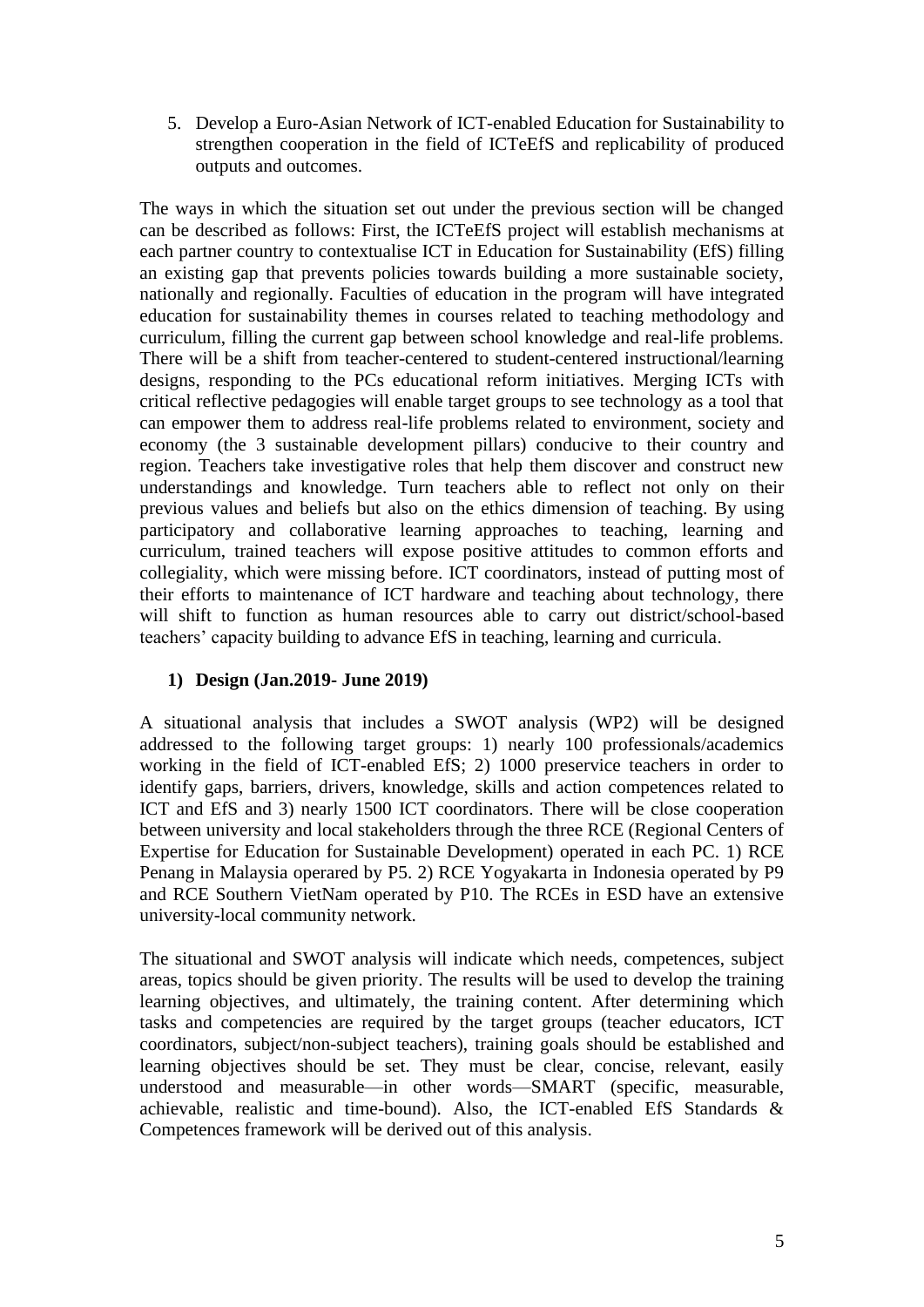#### **2) Development (July 2019- Febr. 2020)**

The ICT-enabled EfS Standards & Competences framework to be developed on the basis of the situation analysis will drive the development of the capacity-building program based on three training stages during the implementation process. Blended learning training materials will be developed in the form of webinars and the ICTeEfS e-Toolkit. The faculties of teacher education in PCs will proceed to the revision and infusion of EfS in about 6-8 courses at each faculty (total 24-32 courses). The methodological approach will be based on modularity, participatory/negotiated curriculum, using the DeCoRe methdology that draws on constructivist and transformative pedagogy. The revised courses infused with EfS in accordance with the thematic areas identified through the needs' analysis will be further assessed to fomulate the in-service teacher training program. The course modules developed and the in-service teacher training program will go through validation by stakeholders and external evaluators. The infrastructure for the MOODLE-LMS platform and blended learning tools will be setup along with the development of the multilingual (English plus the PCs official languages) ICTeEfS e-Toolkit. It will provide target groups with a systematic process to infuse sustainability issues in curriculum, learning and teaching enhanced by ICTs. The Toolkit is expected to contain a reasonable number of toolboxes that provide interactive instruments and step-by-step guidelines to fulfil its purpose.

#### **3) Implementation (March 2020-January 2022)**

Implementation concerns capacity building targeting teacher educators, ICT coordinators, all subject teachers following-up a 3-stage training process. In the 1st stage, about 60 teacher educators (train-the-teacher educator) from the partners' faculties of education will be involved in a 12 days training workshop of 3-4 days duration each spread during an academic semester supported by P1, P2 and P3 key staff. The training will focus on how to revise teacher education courses to infuse education for sustainability enabled by ICTs and how to function as trainers during the 2nd stage of training. The target group at the 2nd stage will be teachers who work as ICT coordinators selected on the basis of four criteria: 1) urban-rural balance; 2) motivation and 3) EfS experience, 4) leadership skills. They will be trained through blended training tools by the 50-60 teacher educators trained in the 1st stage, applying the same training tools and time. It is envisaged to train about 700-1000 such type of teachers on ICTeEfS who in turn will carry out the 3rd stage of training based on district/schools, targeting teachers who have some knowledge and skills on ICT. The 3rd stage of training will be mostly blended. It is estimated that more than 6000 teachers will be trained at the 3rd stage in the PCs by the trained ICT coordinators. Peer coaching and mobile mentoring will be applied during this stage of training. Peer coaching will merge off-the-job and on-the-job training through Teacher Learning Circles (TLC). The TLC meetings will aim to create a learning community of teachers who support and encourage one another to meet their needs. They will be using the Moodle-based LMS and mobile technology on a regular basis, offering experiences and providing tips. Since the implementation of this training program will be decentralised and sustained by the involved partners after the end of the project, it is envisaged to act as a driver for transforming teaching and learning to meet education for sustainability needs in the partner countries.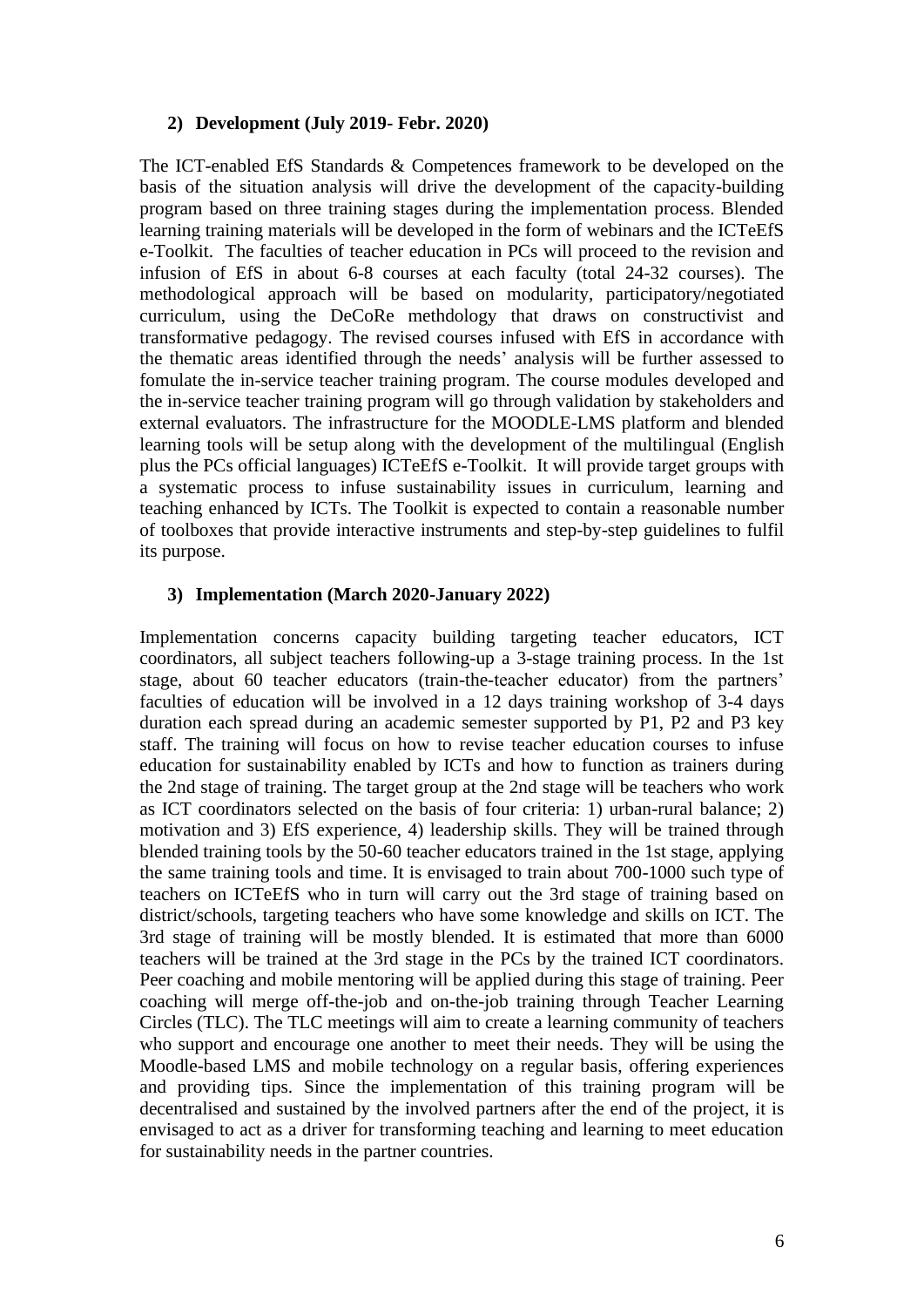#### **4) Monitoring and Evaluation (whole period of the project)**

Monitoring and evaluation will be integrated across all stages of the project. Evaluation before implementation including activities performed in the design and development stages of capturing stakeholders' expectations, competences needed and aversions as well as validating the course modules and training materials. Evaluation during implementation will be based on four key processes: 1) record 2) reflect 3) react and 4) review. These assessments should be done as formative evaluations while the course is in progress (for midcourse adjustments and fine-tuning). Summative evaluations at the end of the course, including self-assessment, rubrics, observation, peer/external review, questionnaires, focus interview.

#### **Measuring the Reconstructed Undergraduate Courses with ECTS**

Depending on the partner university, the courses will range between 3-5 ECTS, but in some universities it may reach up to 10 ECTS.

- 2 Credit Hours per week  $= 3$  ECTS
- 3 Credit Hours per week  $= 5$  ECTS
- 3 ECTS Course (75-90 Student Learning Hours): 20-30 hours of class sessions; 45-70 hours of learning activities outside of class.
- 5 ECTS Course (125-150 Student Learning Hours): 30-40 hours of class sessions; 85-120 hours of learning activities outside of class.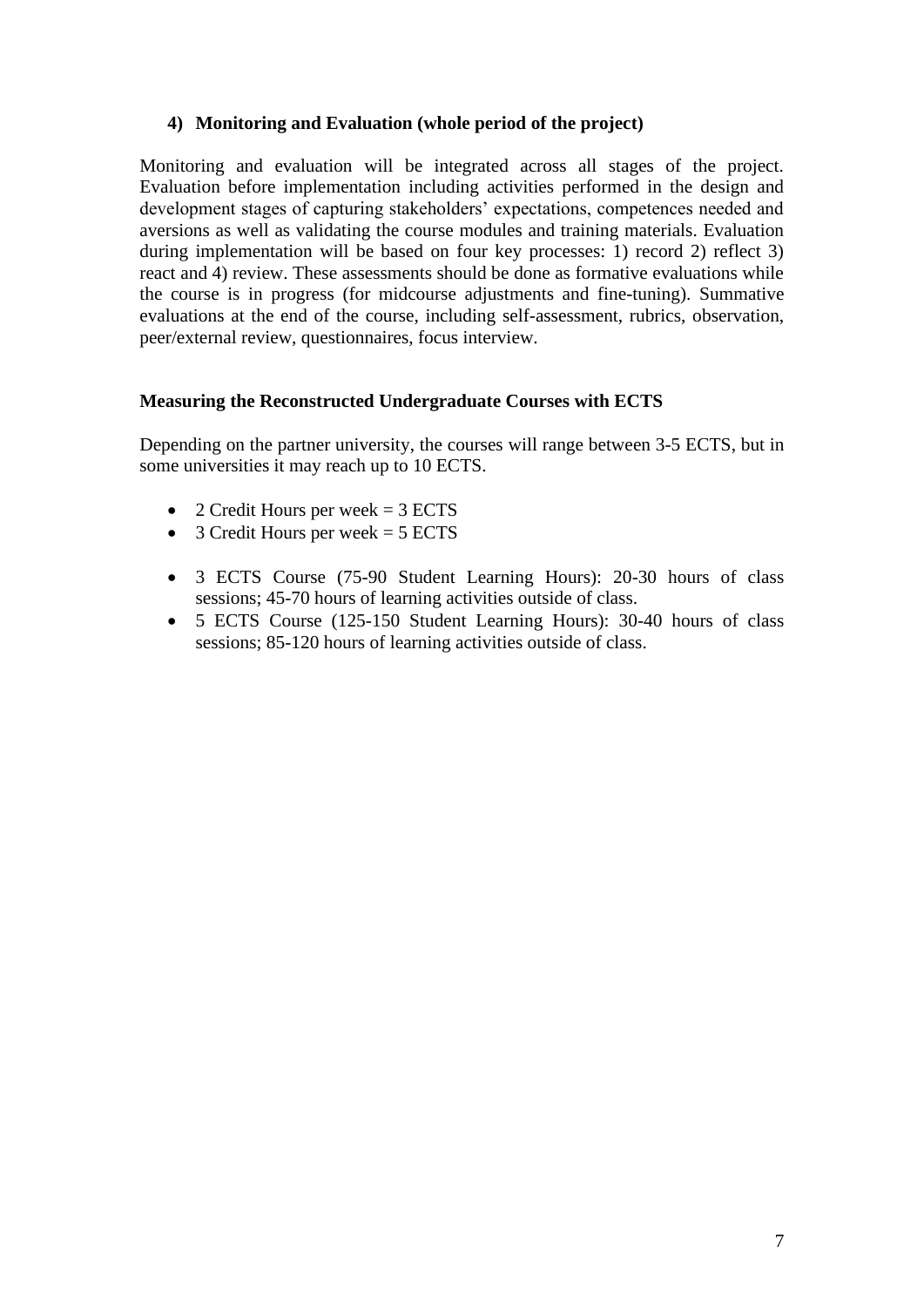## **CHAPTER 2**

#### **THE ICTeEfS APPROACH TO COURSE REVISION**

## **Establishing Relevance**

Students frequently ask questions, such as: "Why are we doing this? Why do I need to know this? Why are we spending so much time on this? Why do we have to do this assignment? How does this assignment relate to the course outcomes?



Relevance is a key component to motivating student learning and establishing both personal and real-world connection. If students are not provided with an opportunity to relate their courses to the real world, then they probably find no strong motivation to reach the maximum from the course

Relevance can be established both at the level of designing a course and during the implementation of the course. Through our review we have formulated six essential strategies for establishing relevance.

- 1. Using real life examples (ICTeEfS issues) drawn from the local environment and applying theory to practice, especially through problem-based learning and service-learning methods (contextualisation).
- 2. Balancing, weighing and accommodating a variety of disciplinary perspectives (Curriculum integration/interdisciplinarity).
- 3. Involving students in the process of setting objectives and learning outcomes (Student-centred learning).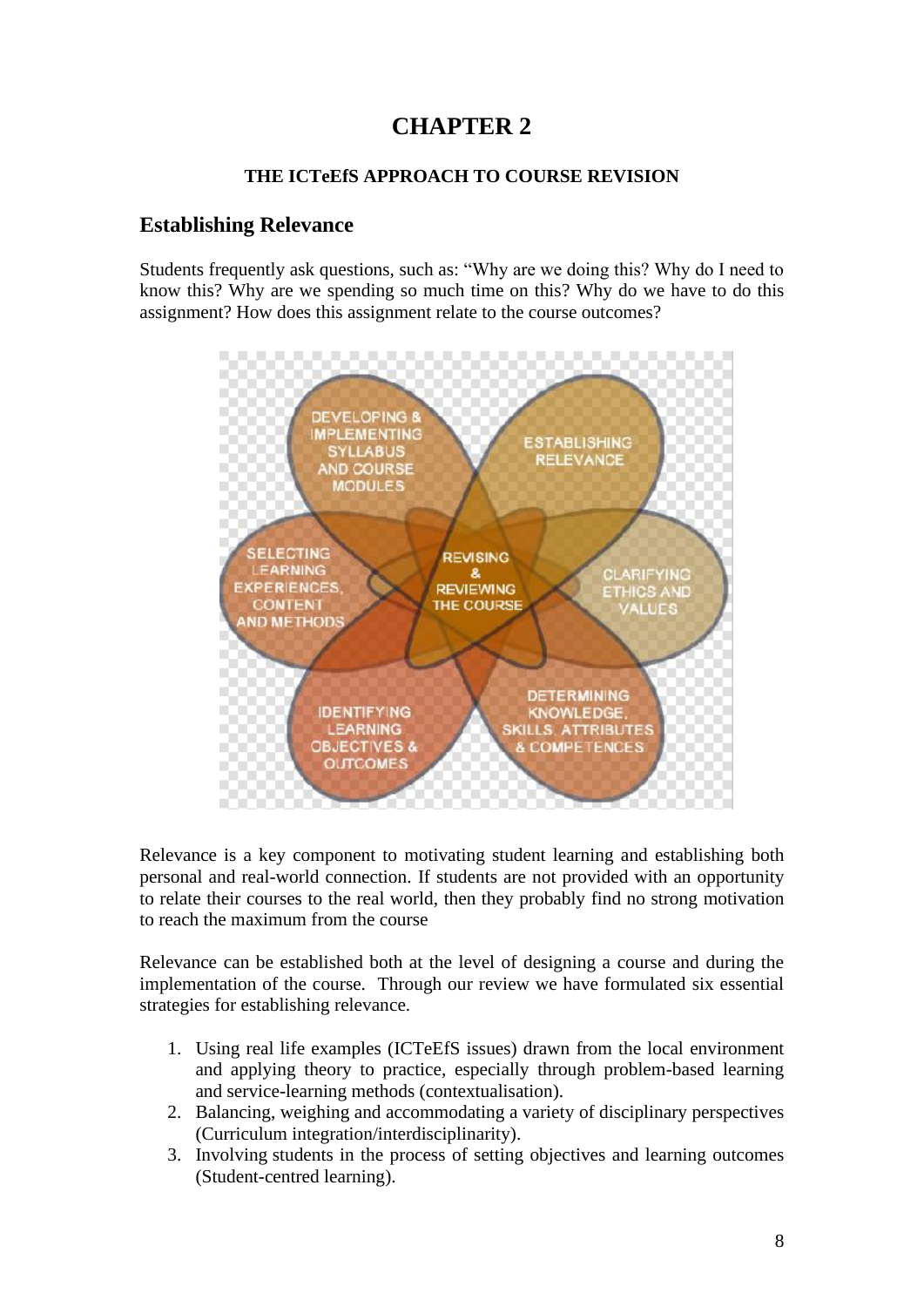- 4. Aligning the instructional requirements/methods and curriculum standards with goals/objectives, students' learning styles, personal interests and experiences (Aligning teaching, learning and curriculum).
- 5. Perceiving students as agents of change through enhancing their abilities to make a difference in their community and take a full role in society, locally and globally (Active citizenship).
- 6. Involving key stakeholders in curriculum design, development and evaluation (Participatory curriculum design).

## **Contextualising teaching and learning**

Curriculum is an ongoing social process comprised of interactions among students, instructors, and with the environment where they live. The consideration of context in curriculum revision is related to using real life examples, drawing cases from current sustainability issues and local materials/examples. Contextualising learning may help to break down the barriers between the different learning environments (universitycommunity) and thus create a context more conducive to learning.

Exploring current case studies, and discussing local sustainability issues and sustainability policy events through peer interaction, debate and dialogue is of critical importance to contextualising teaching and learning towards ICTeEfS. Such a practice can bring theory to real world, and provide the motivation necessary to inspire deep learning.

## **Curriculum integration**

A clear characteristic of a disciplinary-oriented curriculum is the focus on a strict interpretation of the concerned discipline and that no attempts are made for integrating other perspectives from different disciplines. On the contrary an interdisciplinary-oriented curriculum deliberately brings together perspectives from a range of disciplines. Educational experiences are more authentic and of greater value to students when the curricula reflect real life, which is multi-faceted rather than being compartmentalized into neat subject-matter packages." In their view, real-world problems are complex, so no single discipline can adequately describe and resolve these issues. Inter-disciplinary analysis – examines an issue from multiple perspectives, leading to a systematic effort to integrate the alternative perspectives into a unified or coherent framework of analysis.

A suggested strategy for curriculum integration in the case of the ICTeEfS project is to adopt a 'theme-based-approach units' as a vehicle for teaching a range of skills and content by integrating curriculum areas around a theme/topic. This method of teaching links curriculum strands and capitalizes on student's interests and life experiences, young people's attitudes, skills and knowledge are developed in meaningful ways.

Inter/cross disciplinary approaches are adopted in planning the integrated curriculum giving more emphasis to the processes involved rather than the outcomes. Interdisciplinary instruction helps students understand that there are ethical dimensions to most sustainability issues of concern. Ethical considerations entail moral concerns which means accounting for perceptions of right vs. wrong, good vs.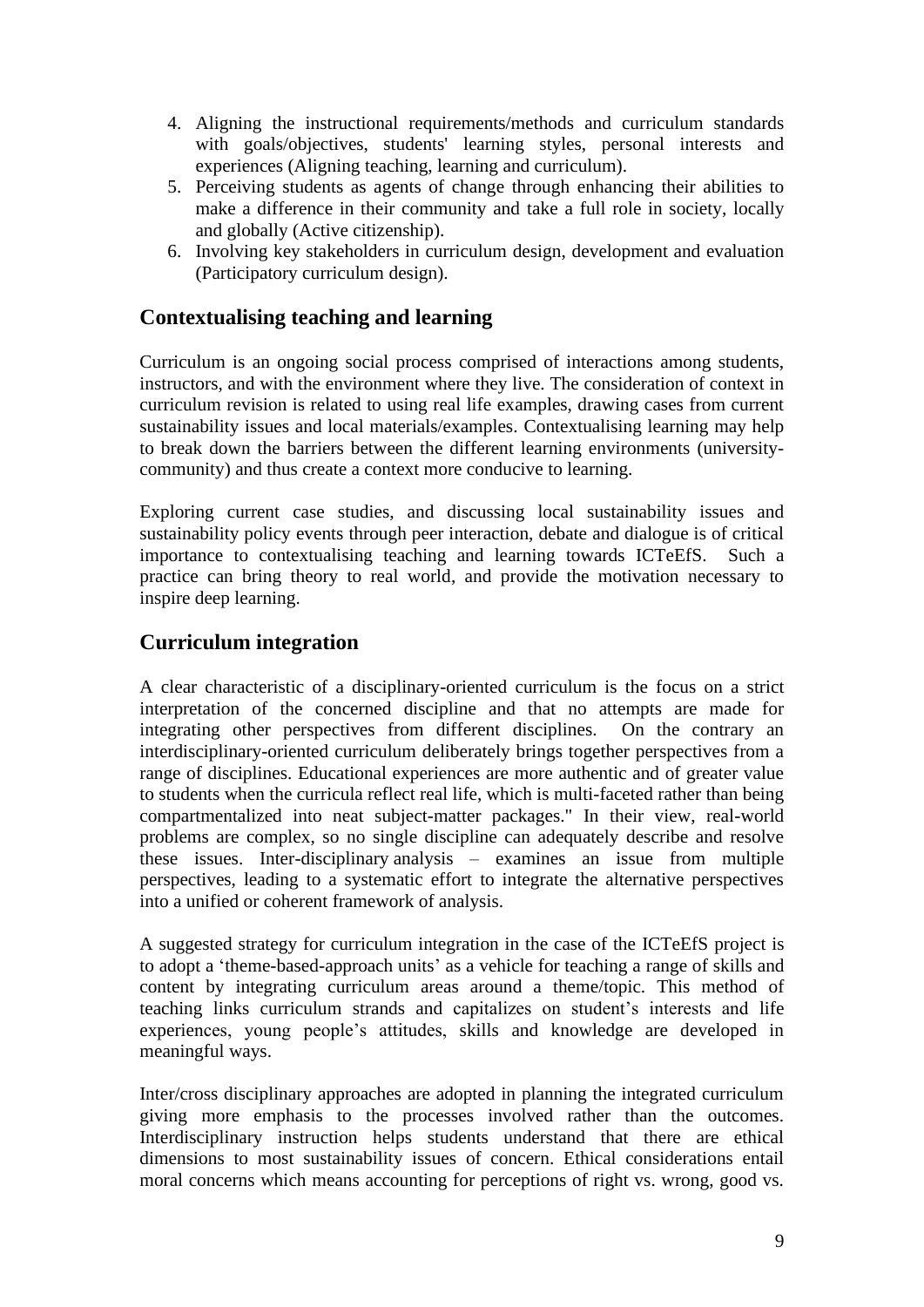bad, and the provision of justice. This strategy necessitates the transition from teacher directed to more student directed learning.

#### *Making a place for ICTeEfS in your course*

Bringing sustainability issues and sustainability into your course and teaching offers a wide range of benefits to student learning, such as establishing relevance, bridging course content to current sustainability issues themes, and connecting the course to other disciplines. The theme or topic of a course is of the most critical importance in the process to incorporate sustainability issues and sustainability as well as the suitable pedagogies to deliver instruction.

There are certain courses that naturally deal with sustainability issues and sustainability concepts, so tying the threads together into a coherent theme is more easily done. There are also courses that provide more of a challenge to incorporating sustainability issues enabled by ICTs and sustainability concepts and topics. Integrating sustainability issues and sustainability into courses from academic fields such as education, economics, engineering, social sciences, applied sciences may take additional planning and can involve reshaping the approach to the course. Regardless, giving students the opportunity to encounter sustainability issues and sustainability concepts across the whole study programme or curriculum of a discipline is a powerful way of giving them the knowledge and skills they will need to tackle the challenges of sustainability issues.

#### *Build interdisciplinary perspectives into the course*

Sustainability issues and sustainability is an inherently interdisciplinary concept covering the interplay of various kinds of systems. Getting students to understand the extent of that interdisciplinarity requires that they be exposed to the various perspectives involved and building interdisciplinary teaching into the course is of paramount importance. Try incorporating interdisciplinary and suitable to sustainability teaching strategies, such as Problem-based learning and Service learning. Use the Griffith Graduate Attributes Interdisciplinary Perspective Toolkit accessed at which focuses on how you can help students to think about "the same" issue/s from multiple disciplinary perspectives, in a way that tries to integrate or make holistic sense of the various explanations.

For example, in the course "Curriculum and Hypermedia" offered at the Dept. of Education at the University of Crete, students are engaged in collaborative projects, dealing with a wide range of local issues, such as: waste, energy saving, recycling bulling, fair trade, deforestation, over-fishing, racism, social exclusion, active citizenship, etc.

If, you see the title of this courses without giving any indication of its content description, you will probably assume that this course will focus on hypermedia technologies and how they can be integrated into the curriculum. This is a disciplinary interpretation of the title and its perceived interpretation. However, if you read the course description, you will find out that the course bridges a range of perspectives from different disciplines.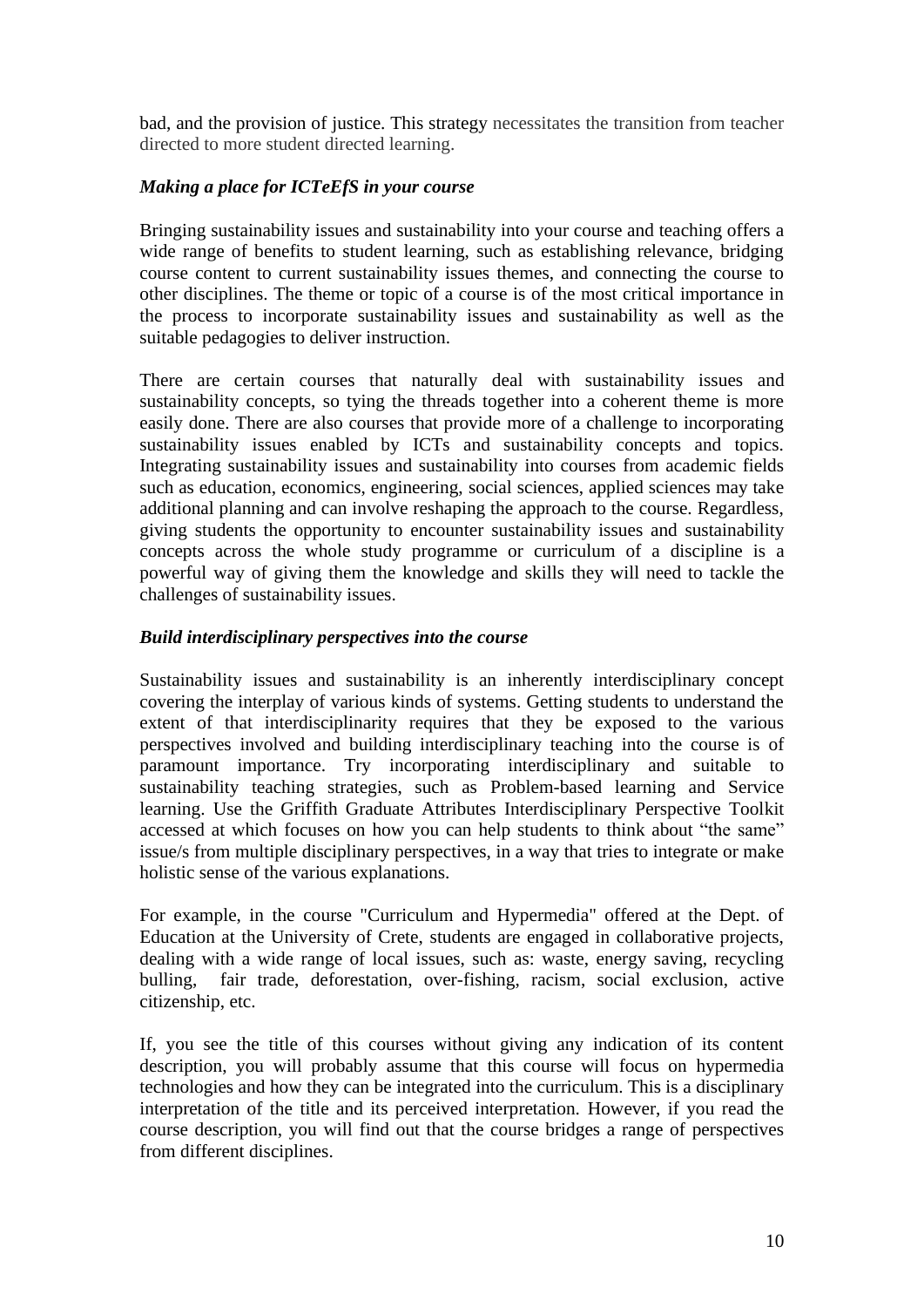#### **Curriculum and Hypermedia: Course Description**

Education can be the catalyst for empowering students to become critical, reflective and active citizens. Teachers have the potential to be what Giroux and McLaren described as transformative intellectuals who combine scholarly reflection and practice in the service of educating students to be thoughtful, active citizens. What the course offers is a good introduction to the area of curriculum and hypermedia technology. It does so in a logical order divided into six sections. The first section addresses the perception of curriculum as product, process and praxis. The second section discusses the three curriculum types in the context of hypermedia as Tran missive, transactual and transformative learning technologies. The third section focuses on equipping students with the knowledge and skills to use participatory video and web-based social networking media as empowerment and transformative tools. Here, the course provides case studies, particularly related to sustainability issues issues, showing how children and other marginalised community members can be "empowered" to make their voices heard in the process for building a more sustainable society. The fourth section concentrates on developing participatory video-clips dealing with sustainability issues and local/global issues related to sustainable human development. Using participatory techniques, such as focus group discussions, individual interviews and writing scenarios students are involved in gathering evidence from the children and other community members involved in making the participatory videos. The fifth section examines the uploading of the participatory video clips produced into social networking media and then integrating them across the school curriculum. Finally, the sixth section engages participants in a self-reflective and reflexive process assessing the strengths and limitations of participatory video as a catalyst for transforming themselves and society.

On the one hand, hypermedia technology is used both as a context for explaining and perceiving curriculum theories and practices as well as a subject from which students must learn certain knowledge, skills and competences related to sustainability issues and other sustainable development issues. On the other hand, curriculum is also used as context for explaining and perceiving hypermedia technologies' roles in different curriculum perspectives and how can enable learning of sustainable development issues. It also integrates social and ethics by integrating and contextualising concepts such as social justice, active citizenship and community-based learning. It thus brings perspectives from subjects such as , curriculum, technology, humanities, research methodology, education for sustainability. The course also takes a multi-stakeholder perspective for a particular thematic unit, sustainability issues, integrating, for example, local community, civic society, disadvantaged or marginalised social groups.

In this way, students are exploring connections among various disciplines and to talk critically but reasonably across these perspectives as well as they learn to comprehend and translate ways of knowing and methods, and integrate them.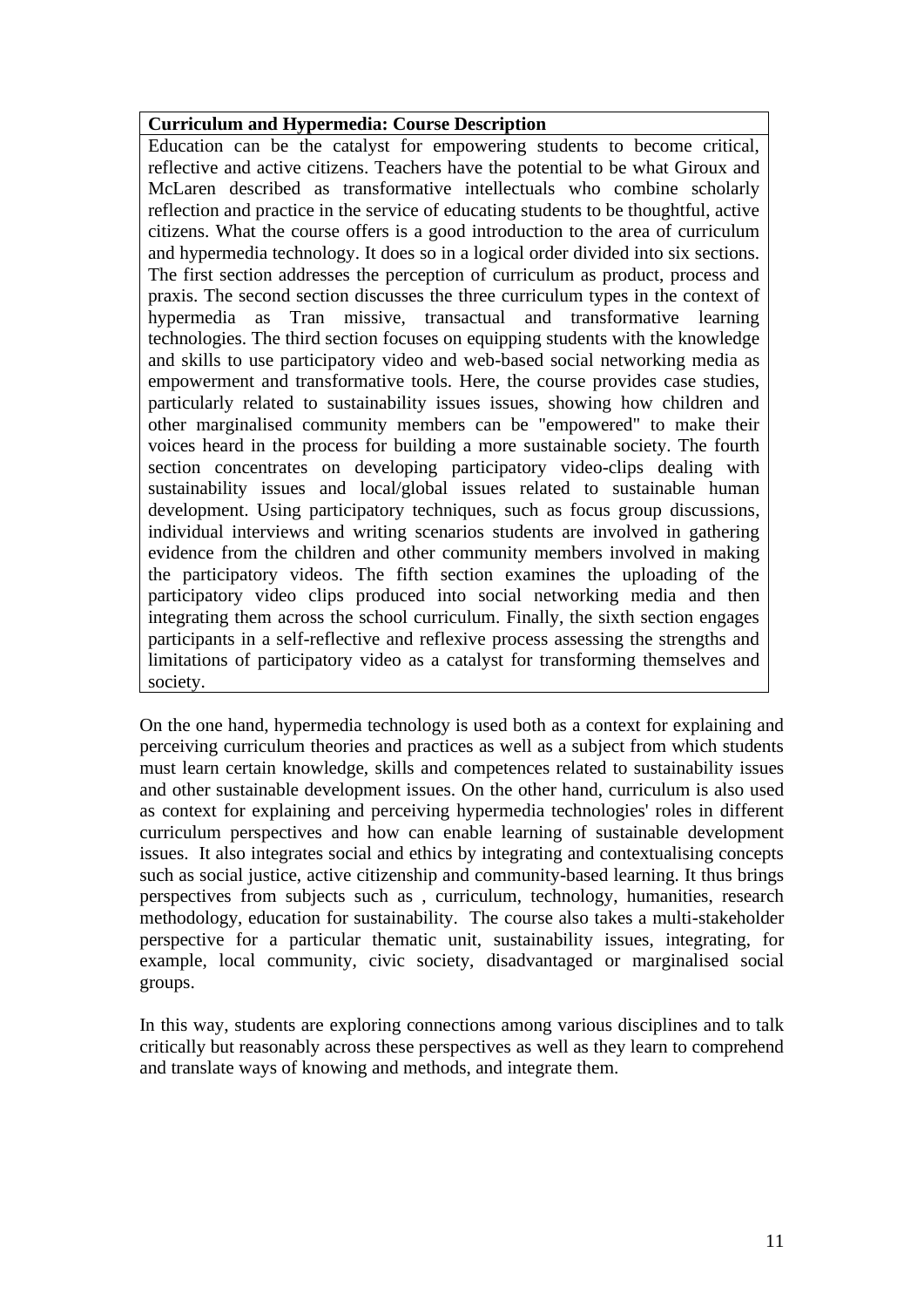## **Student-centred learning**

Student-centred learning activities establish relevance through:

- Discussing how theory can be applied in practice
- Making a link to local cases
- Emphasising active rather than passive learning,
- Emphasising deep learning than surface learning
- Encouraging increased learner autonomy
- Applying reflective and reflexive teaching and learning processes

Learning and instruction is often presented through a dual approach of either studentcentred learning or teacher-centred learning. In reality, however, these two are seen as a continuum where the direction depends on both the nature of the subject and instructor's epistemological conventions.

Again, Problem-Based Learning (PBL) and Service Learning allow students to set some of their own learning objectives/outcomes, and be active in the learning process.

## **Aligning teaching, learning and curriculum**

Alignment of teaching, learning and curriculum demands that: 1) learning activities are consistent with course goals, student learning styles, personal interests and experiences as well as the needs of society; 2) teaching methods used and the assessment tasks, are aligned to the learning activities assumed in the intended outcomes; 3) Problem-based learning (PBL) and Service Learning integration into the learning process.

The following questions will help you reach the desired consistency or alignment:

- Are the outcomes aligned with the goals and objectives, included the ethics and values inherent in them?
- Do the outcomes clearly define the expected knowledge, skills, attributes, values of the course?

## **Active Citizenship**

Citizenship is about the relationship between an individual and the community in which he or she lives as well as with the global community. As such, the ICTeEfS course revision process should take into consideration the following points:

- Develop assignments that encourage students to participate positively in community-based ICTeEfS issues.
- Integrate Problem-based learning and Service Learning into the courses to be revised to address ICTeEfS objectives.
- Encourage students to take greater individual and group responsibility for their learning.
- Provide opportunities for students to reflect on moral, ethical, spiritual, social and cultural dimensions related to ICTeEfS.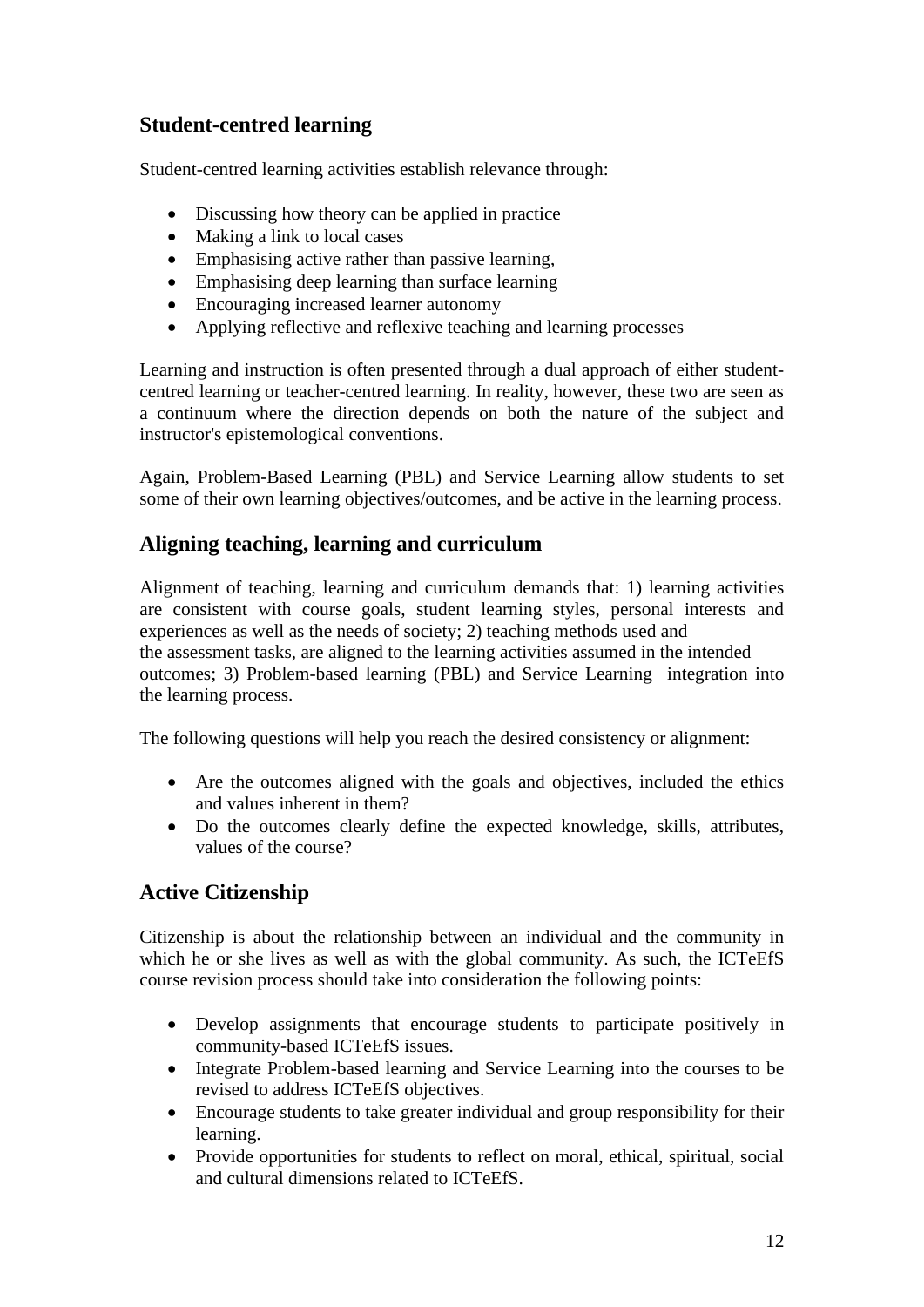- Develop learning assignments/activities that give students a greater sense of personal responsibility and capacity to play an active role in society at local and global level.
- Provide challenged opportunities for students to explore sustainable climate futures in their community.

## **Participatory curriculum design**

Curriculum development benefits from a close involvement of key stakeholders, not just in evaluating the curriculum but taking part across all curriculum design processes. Of particular interest in the current climate is the involvement of students, instructors and other key stakeholders, internally (University) and externally (Community, Ministries, civic societies, employers and professional bodies). It becomes easier to work in partnership with a range of stakeholders, whose input to curriculum design and development may be of critical importance. Stakeholder engagement should make use of various mechanisms and methods. In the context of ICTeEfS, specific methodologies and templates have been developed to identify key stakeholders, mapping their inputs to ICTeEfS curriculum design as well as along all the subsequent stages.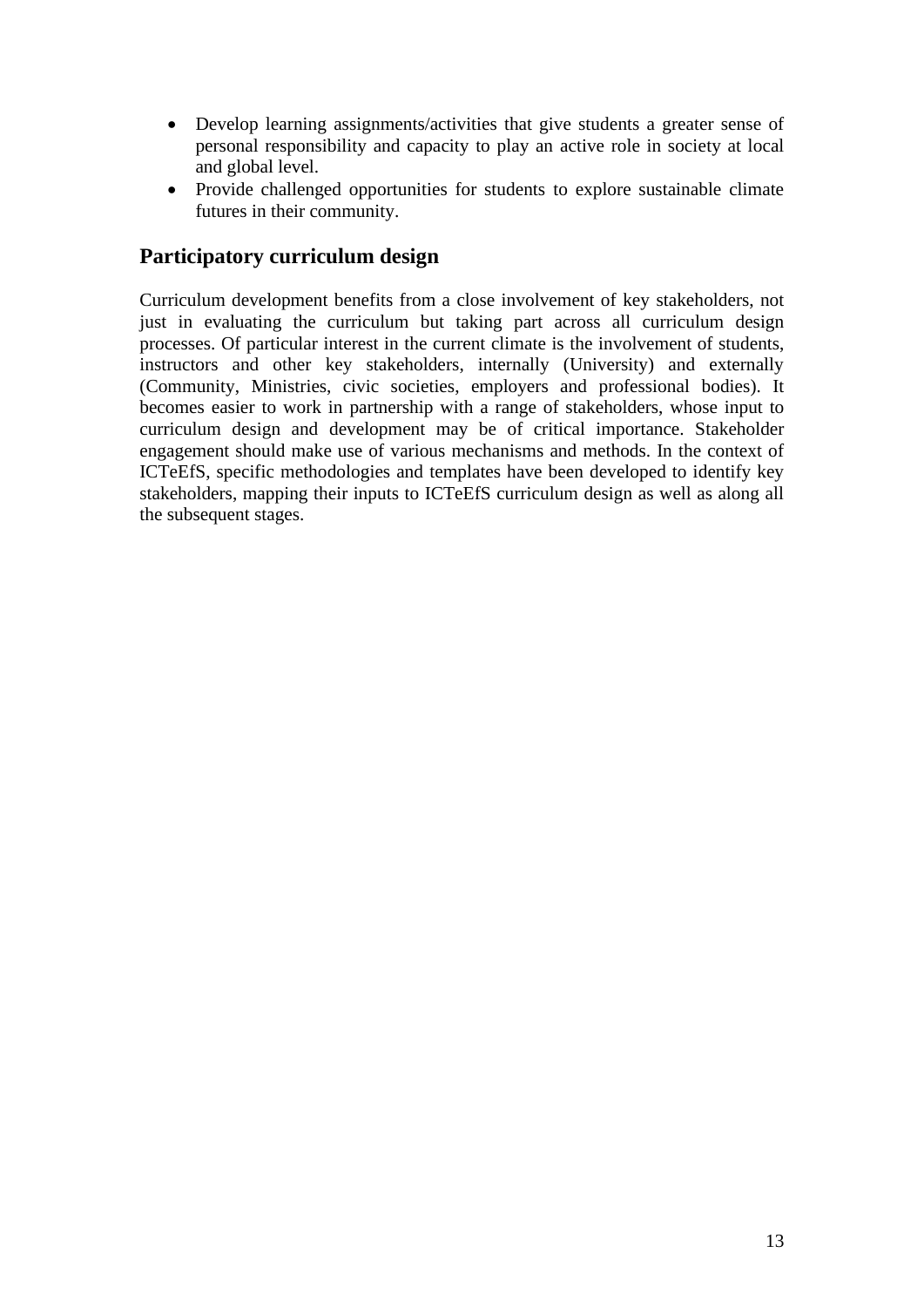## **CHAPTER 3**

#### **MAKING ETHICS AND VALUES EXPLICIT**

#### **Introduction**

According to the Environmental Justice Foundation (http://www.ejfoundation.org/), every year sustainability issues is attributable for the deaths of over 300,000 people, seriously affects a further 325 million people, and causes economic losses of US \$125 billion. Four billion people are vulnerable to the effects of sustainability issues and 500-600 million people – around 10% of the planet's human population – are at extreme risk. Who bears responsibility for protecting those whose basic rights are threatened by sustainability issues? What constitutes an ethically justifiable response? These are just a few of the urgent questions raised by sustainability issues.

Sustainability issues poses historically unprecedented challenges and profound ethical questions – but also new opportunities for global innovation and cooperation Throughout the world, at all levels of government, decision makers are facing unprecedented challenges in developing appropriate climate strategies for their constituents. Their decisions raise profound economic and ethical concerns. Should developing countries be required to "balance" development with climate-change mitigation, given that rapid economic and social development offer the only hope of adapting to the effects of sustainability issues? What constitutes a reasonable and ethically responsible climate/development "balance" for poorer countries? What about for industrialized nations? Now and in future generations, who is responsible for responding to the unavoidable consequences of sustainability issues?

Sustainability issues by itself raises a wide range of ethical issues due to the anthropogenic emissions of greenhouse gases that directly cause sustainability issues. People are already losing their homes, their livelihoods, and even their lives as a result of the sustainability issues we are causing. Any action on sustainability issues confronts serious ethical issues of fairness and responsibility across individuals, nations, generations, and the rest of nature. In that sense, sustainability without ethics is an empty husk. It thus, sustainability issues poses an 'ethical problem' for humanity to respond.

Although, ethics is difficult to define precisely, in a general sense, it is the code of moral principles and values that governs people's behaviors with respect to what is right or wrong. Values related to sustainable development that are largely discussed in the international literature include:

- Equity addressing the injustice of poverty and lack of opportunities afflicting so many people in the world
- Environmental justice closely related to equity but defined as equal access to a clean environment and equal protection from possible environmental harm, irrespective of race, income, class or any other differentiating feature of socioeconomic status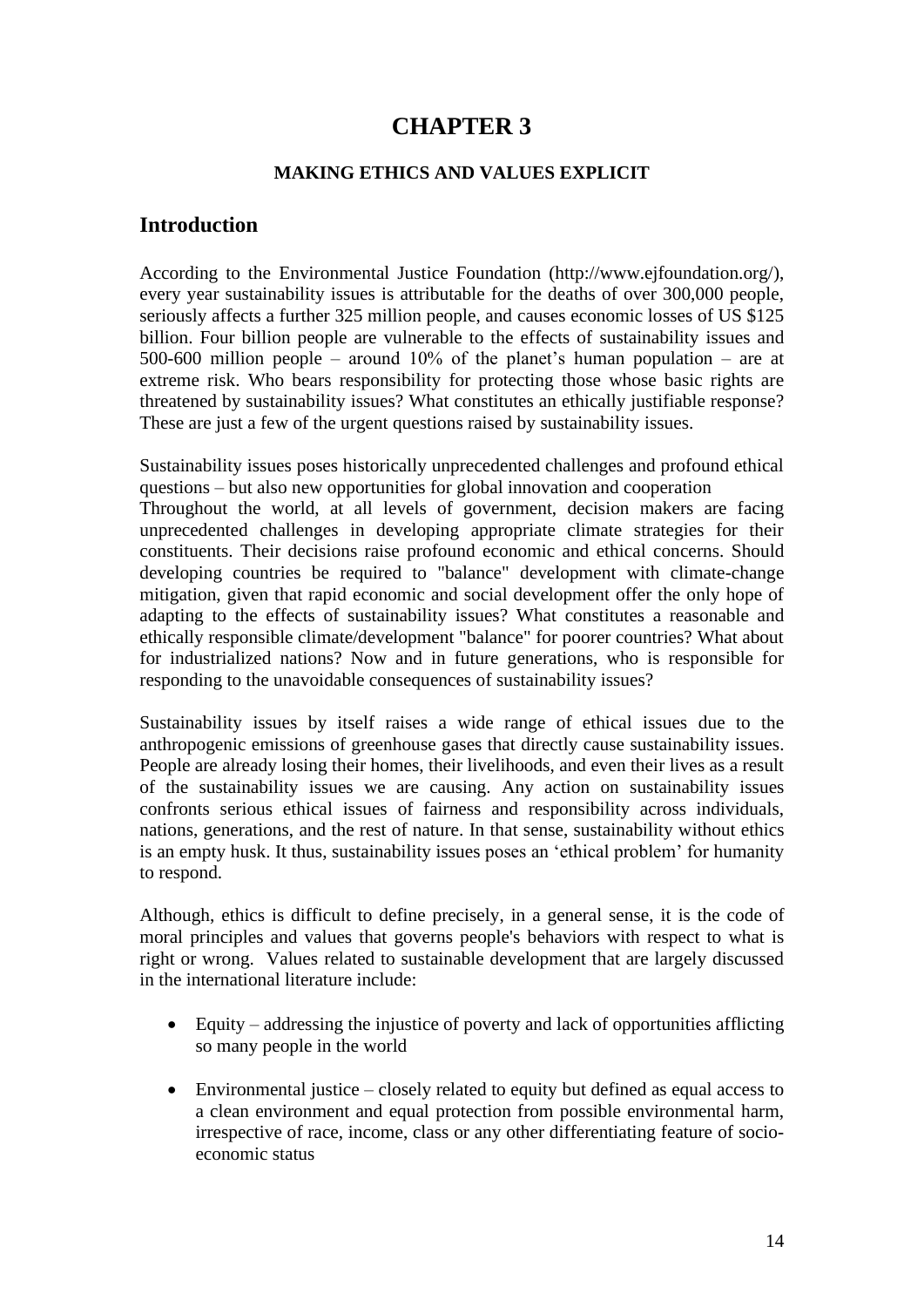- Intergenerational equity being sure that what we do today leaves a world that is in a good state to support our children, and their children
- Stewardship taking responsibility for the rest of life on Earth, remembering we depend on the millions of other species for the maintenance of the Earth's ecological systems.

When revising a course or designing a new course for ICTeEfS, you should start to think about ethics and values. Sustainability issues and sustainability raises the question of how one ought to live within the threefold relationship with current and future generations, and nature. What way of acting and living would adequately respect the rights of contemporaries, future generations, and nature? What would be just in this threefold relationship? What kind of responsibilities do we have? Etc.

Similarly, when you are going to implement the revised course, it is suggested to integrate the process of learning to clarify one's own ethics and values.

The students at the University of Crete taking the course "Curriculum and Hypermedia" undertake an exercise at the beginning of their course called " Envisioning Preferred Futures", based on the following questions:

- What would you like society to look like in the future?
- What do you want the course to do, to enable you to make a contribution to making that preferred future a reality?
- What are the values that we can incorporate into the way we teach this course that will enable us to achieve this goal?

It is also suggested to use the Earth Charter, an inspiring declaration of shared ethical principles. The four main ideas behind the Earth Charter are:

- 1. Respect Earth and life in all its diversity.
- 2. Care for the community of life with understanding, compassion, and love.
- 3. Build democratic societies that are just, participatory, sustainable, and peaceful.
- 4. Secure Earth's bounty and beauty for present and future generations.

An adequate recognition and analysis of the ethical meaning of the concept of sustainability issues and sustainability is necessary in order to generate encompassing and adequate analyses and solutions of sustainability issues. In this context, culture has always played a role in informing human practices connected with sustainability issues. The anthropogenic cause of sustainability issues implies that learning to clarify ones' own values is a very critical learning process.

When examining sustainability issues through a 'cultural lens', rather than through an environmental, economic, social or political lens, a number of specific questions come to mind. Here are a few of them:

• How do values, including non-material values, affect decisions and actions about sustainability issues?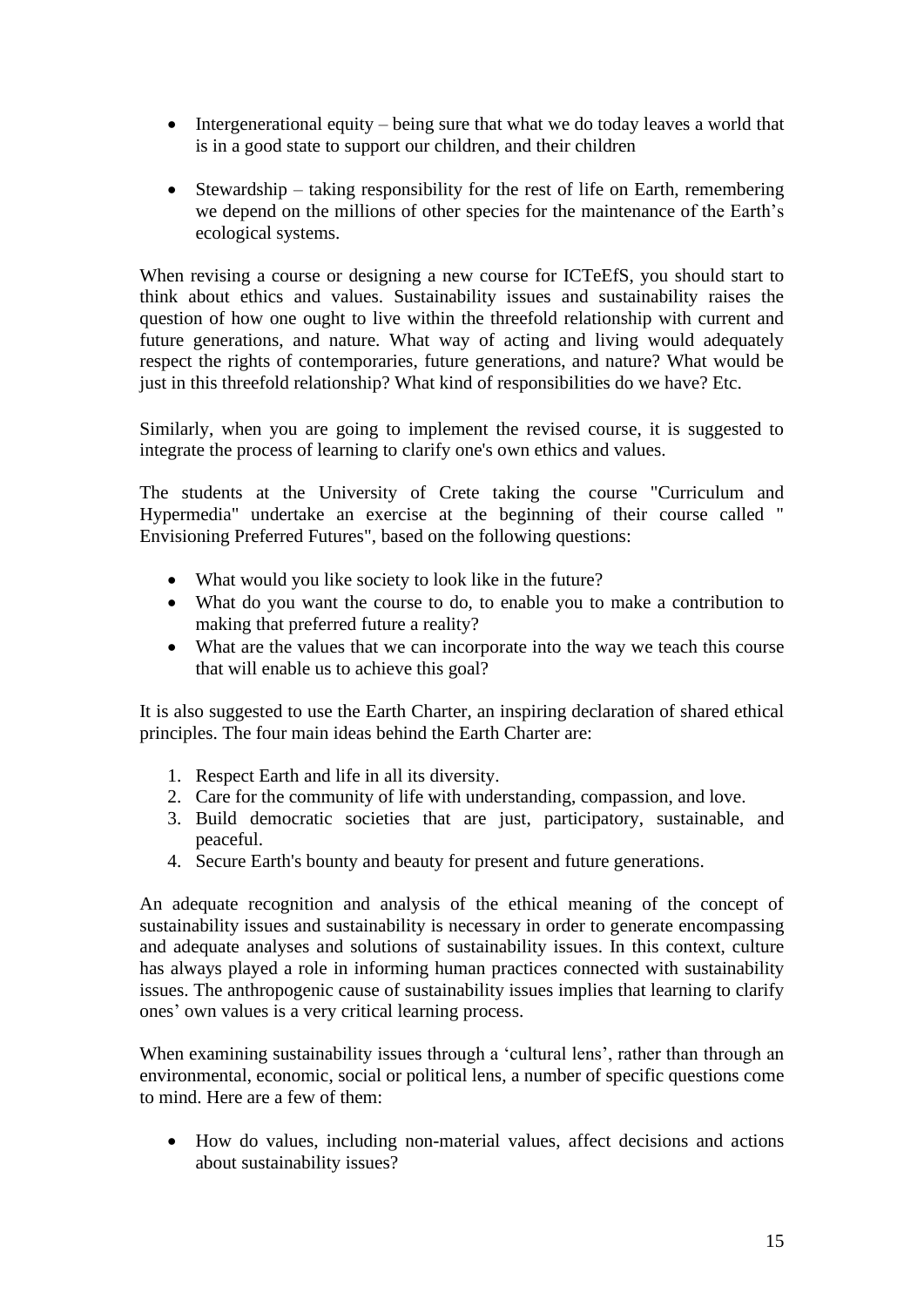- What role does culture play in strategies for adapting to sustainability issues, and in overcoming barriers to change?
- How might sustainability issues impact on aspects of cultural rights within the debate of the impact of sustainability issues on broader human rights issues?
- What do the irreversible losses of cultural and natural heritage caused by sustainability issues mean to societies?
- How does the impact of sustainability issues on the culture of a society differ from other impacts and changes (technological, demographic, social)?
- What can cultural practitioners, such as artists, designers and architects, contribute to the search for creative solutions to the negative impacts of sustainability issues?
- Can art offer a way of communicating more powerfully the effects of sustainability issues, and is the role of art and artists wider than communication?
- What might alliances between scientists, political leaders, economists and artists achieve that none of these groups would be able to achieve individually?
- What are the opportunities for working across the boundaries of culture, education, identity and geography to create alliances and collaborations.

## **Identifying Objectives to Structure a Course**

Goals and objectives are similar in that they describe the intended purposes and expected results of teaching activities and establish the foundation of course assessment. In particular, goals are statements about general aims or purposes of the course that are formulated broadly. Objectives are brief, clear statements that describe the desired learning outcomes, that is, the specific skills, values and attitudes students should exhibit that reflect the broader goals.

Learning outcomes are statements that describe significant and essential learning that learners have achieved by the end of the course. Learning outcomes identify what the learner will be able to do by the end of the course. There should be as many outcomes as needed to clearly reflect what the students will gain from the course. Also, each learning outcome can be subdivided into sub-outcomes to make it clear.

To structure learning outcomes there is need of: 1) an action word that identifies the performance to be demonstrated; 2) a learning statement that specifies what learning will be demonstrated in the performance and 3) a broad statement of the criterion or standard for accepted performance. Accordingly, the learning outcomes are the competences to be achieved in a course.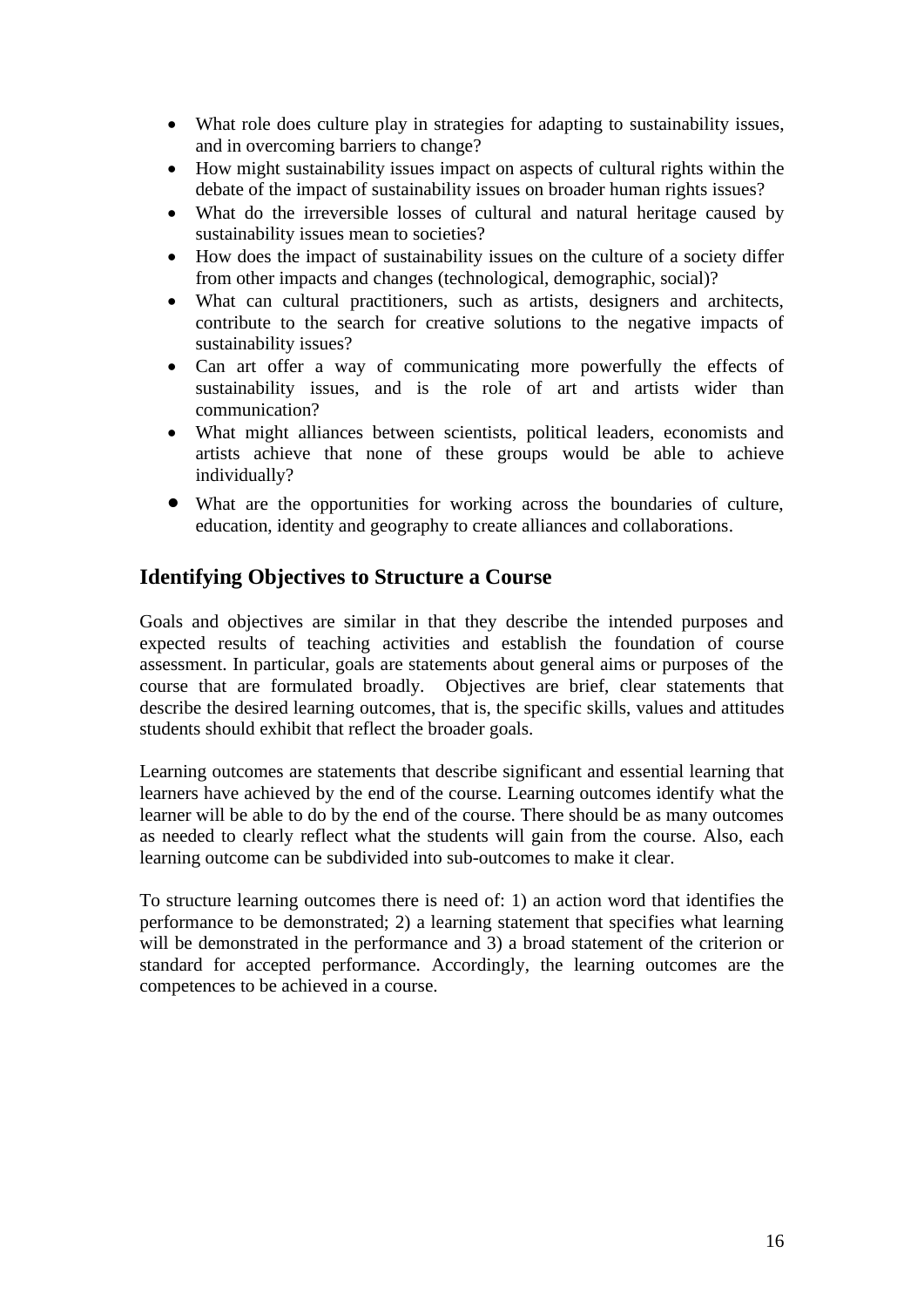### **Selecting learning experiences, content and methods**

After identifying and formulating the goals/objectives and learning outcomes of the course under revision, the next step is to select learning experiences, activities and methods that are likely to attain the objectives and learning outcomes set up.

Think about the key themes in your courses and how they might be linked with ICTeEfS.

After identifying the key ICTeEfS themes related to the course under revision, start reflecting over of the objectives generated previously. You have to look what your course and subject can offer to ICTeEfS, what is special about your subject and how it can be used to further the goals and principles of a sustainable society.

To begin, you have to look at the objectives for teaching your course. Reflect on your current objectives in the courses you want to revise and identify what is missing in light of the themes chosen and the definition of sustainability you have contextualised previously. Needless to argue that you have to get a deeper understanding of the ICTeEfS themes you identified as suitable to your courses and discipline.

You can develop a matrix that displays the sustainability issues identified, what is included in your current objectives and what is missing. Then, reformulate your objectives to address the new sustainability themes that you identified suitable to your courses and discipline.

In this process, it is suggested to work together with other colleagues from different subjects in order to fulfil the interdisciplinary perspective that is extremely needed in the field of sustainability education. Such an approach will serve as a basis for matching better objectives and content and at the same time build collaborative tasks.

Traditional classroom activities typically consist of lecture/discussion mixes or lectures coupled with laboratory demonstrations, yet a variety of other methods exist for the delivery of instruction. The lecture is one of the weakest types of teaching methods, especially when dealing with sustainability issues. Instructional design usually tends to adopt a mixed or eclectic approach that integrates elements of various instructional design models with contrasting philosophical assumptions. Indeed, some learning problems may require prescriptive solutions, whereas others may need more flexibility to accommodate different learning styles and roles of education. Although it might be practical to use a mixed instructional design, it is of critical importance to consider the philosophical orientations inherent in your instructional design preferences since every decision concerning instructional design is driven consciously or unconsciously by a certain human interest. The following are highly recommended:

Learning to clarify one's own values Learning to think critically Learning to reflect on own practices Learning to think systemically Learning to envision Learning to merge the head, the heart and the hand.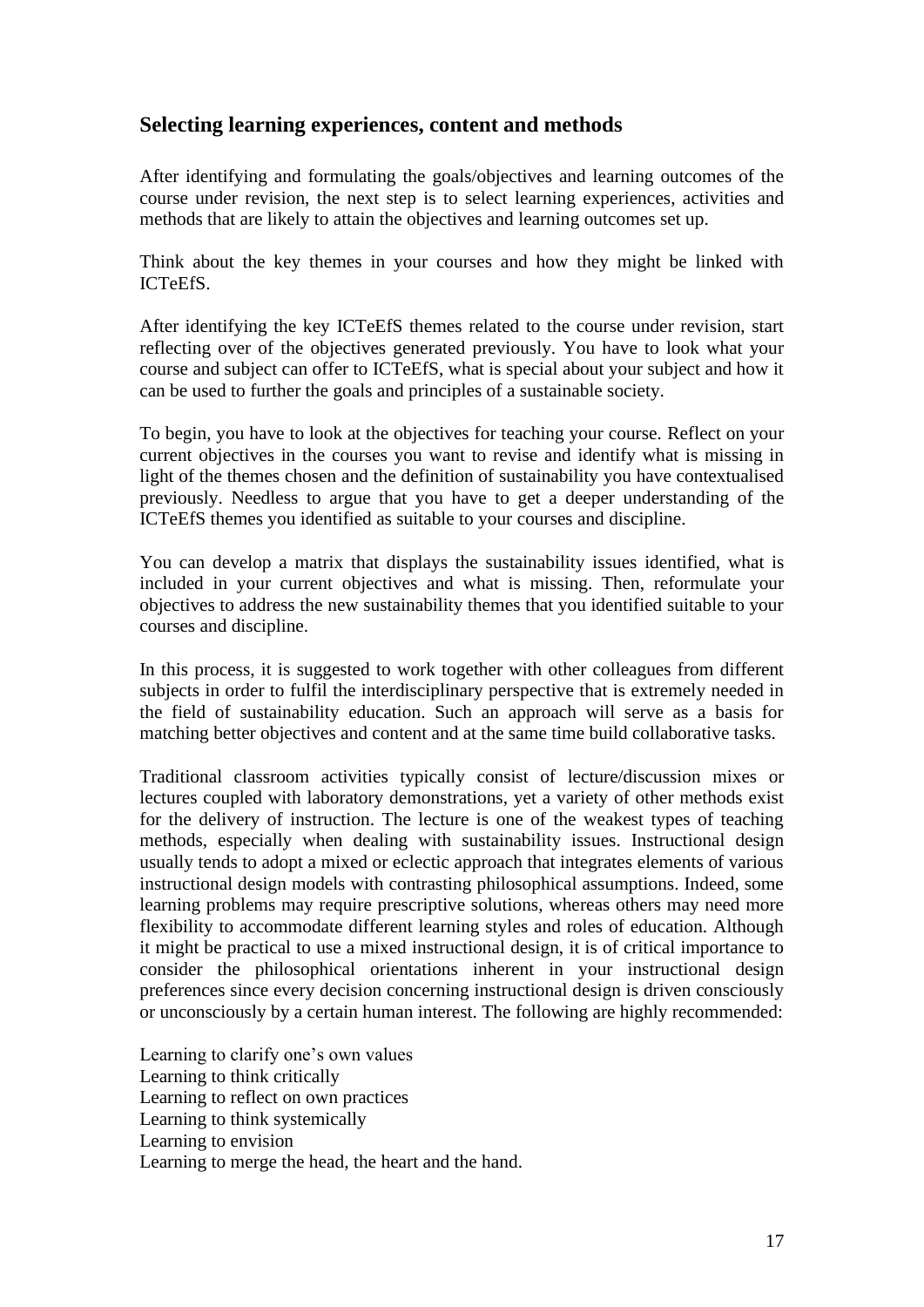All these learning processes are inherent within an experiential, constructivist and transformative learning paradign abbreviated as ExConTra (Makrakis & Kostoulas-Makrakis, 2012).

The ICTeEfS learning activities should be flexible, allowing students self-direction to guide their learning. They have to be structured to guide and help students to focus on what-to-do rather than how-to-do.

- Select active teaching techniques that are designed to get students more involved in learning.
- Analyze learning objectives to determine course content.
- Use course objectives to develop learning activities and methods of assessing student performance.
- Use media to support learning activities and their intended outcomes.
- Choose cases that connect to real-world problems so that students grapple with issues that they would likely encounter in the field or profession. Servicelearning is another powerful way for students to appreciate the relevance of your material. In service-learning, students volunteer in the community at sites that relate to the class and then make connections between their field work and coursework through reflection assignments.

In matching strategies and methods, the following questions should be considered:

- Is the activity you plan cooperative rather than competitive?
- Does it provide opportunities for getting students actively involved?
- Does it connect global with local?
- Does it examine root causes?
- Does it examine the historical context of a situation?
- Does it examine power issues?
- Is it experiential, constructivist and transformative and does it address various learning styles?
- Does it address the whole student (intellectual, social, psychological, spiritual) and encourages connection with personal experience?
- Does it include a futures orientation?
- Does it allow to record processes related to head, heart and hand?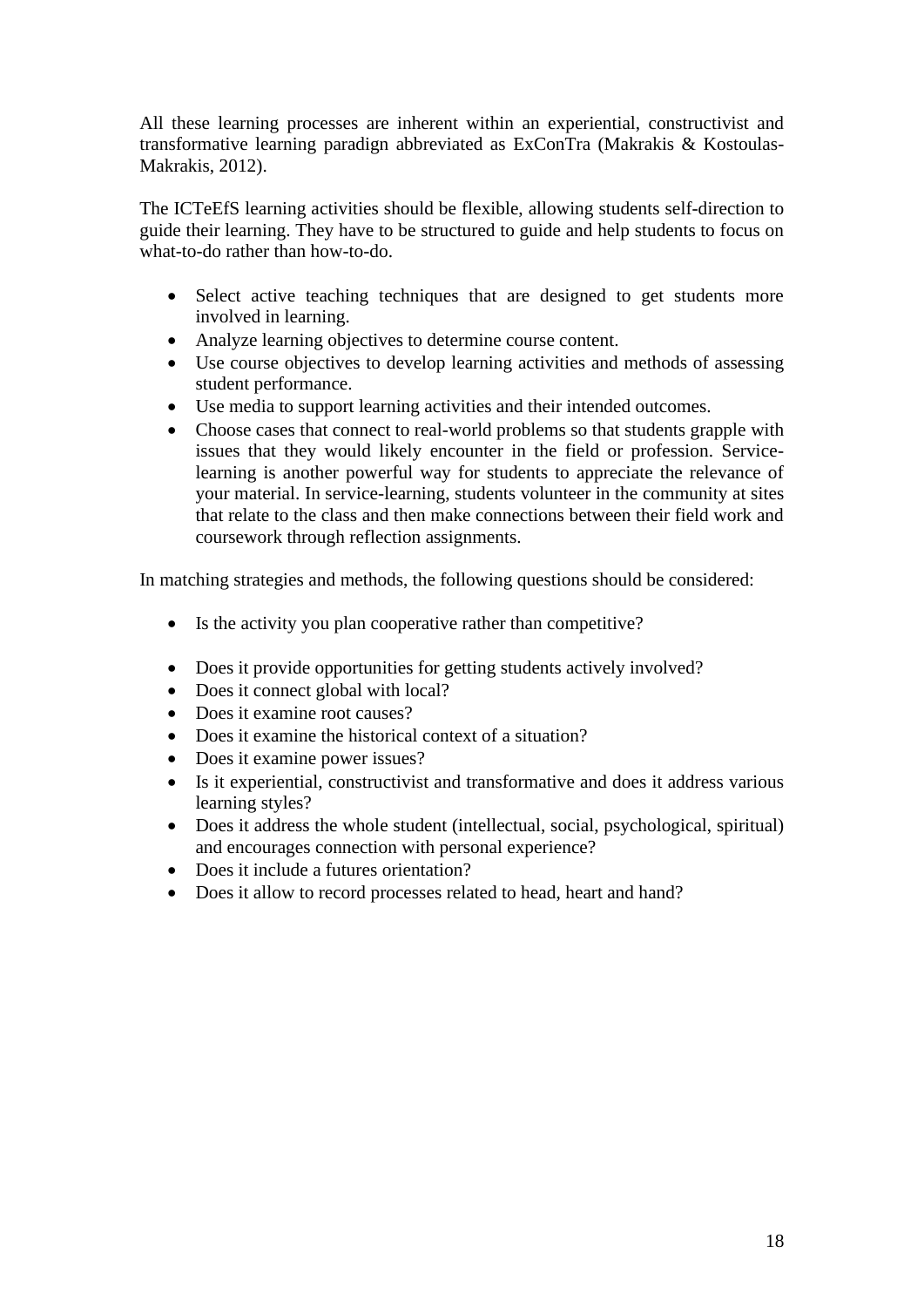## **Developing & Implementing Syllabus & Course Modules**

#### **The syllabus**

A syllabus can be seen as a "learning contract" between the instructor and the students that sets the basic rules and commitments regarding the course goals, objectives, as well as road map to monitor and assess the teaching and learning process. In the ICTEEFS project we will use the RUCAS syllabus template will be used. It also serves as a planning tool for structuring the course modules, course implementation and assessment.

#### **Structuring the course modules**

After you have developed your syllabus for the revised course, you need to develop a list of the modules composed in the course, taking into consideration: a) the weekly structure of topics in the syllabus and b) the supported literature listed in the syllabus. Structuring the course modules is a process that turns university instructors to clarify more the syllabus. It implies first a re-organisation of the weekly topics in the syllabus and second aligning the course goals/objectives and learning outcomes to course modules structure. Regarding the first, it does not necessarily imply that there must be a module for every week elaborated in the syllabus. It could be that a module can run for more than one week, depending on the topics of the course. As the weekly topics are placed in a logic sequence, this should also be reflected in the modules. The revised course content could be broken into manageable and meaningful modules. The general practice is that a 14 weeks syllabus can be composed of 5-10 modules. However, exceptions are allowed depending on the demands of a course.

#### **Reviewing learning resources**

Review the readings that are provided in the syllabus of the course you are involved and prepare the supporting readings and resources in each module. More specifically, you should provide the corresponding pages of readings, tools and other resources necessary for each module. In the context of books, you must be clear about the chapter title and/or pages to be read.

#### **Setting-up module units**

Break-up each module on a set of units. Think of a unit as a chapter in a textbook. Using the same metaphor, all units of each module and all modules should reflect the course aims and learning outcomes. For the development of each module aims and learning outcomes, take also into consideration the course aims and learning outcomes provided in the syllabus for the whole course. Write 1-3 aims for each module and no more than 6 learning outcomes for each module. As you write the learning outcomes, begin to think of the learning activities that will allow students to achieve them as well as the assessment techniques you'll use to measure success.

Following-up, the course modules template developed for RUCAS, formulate the module overview, aims, objectives, learning outcomes, and key concepts. An overview is a general introduction to the course, basically in a narrative form (between 100-150 words), perhaps supplemented by an outline and/or mind map. It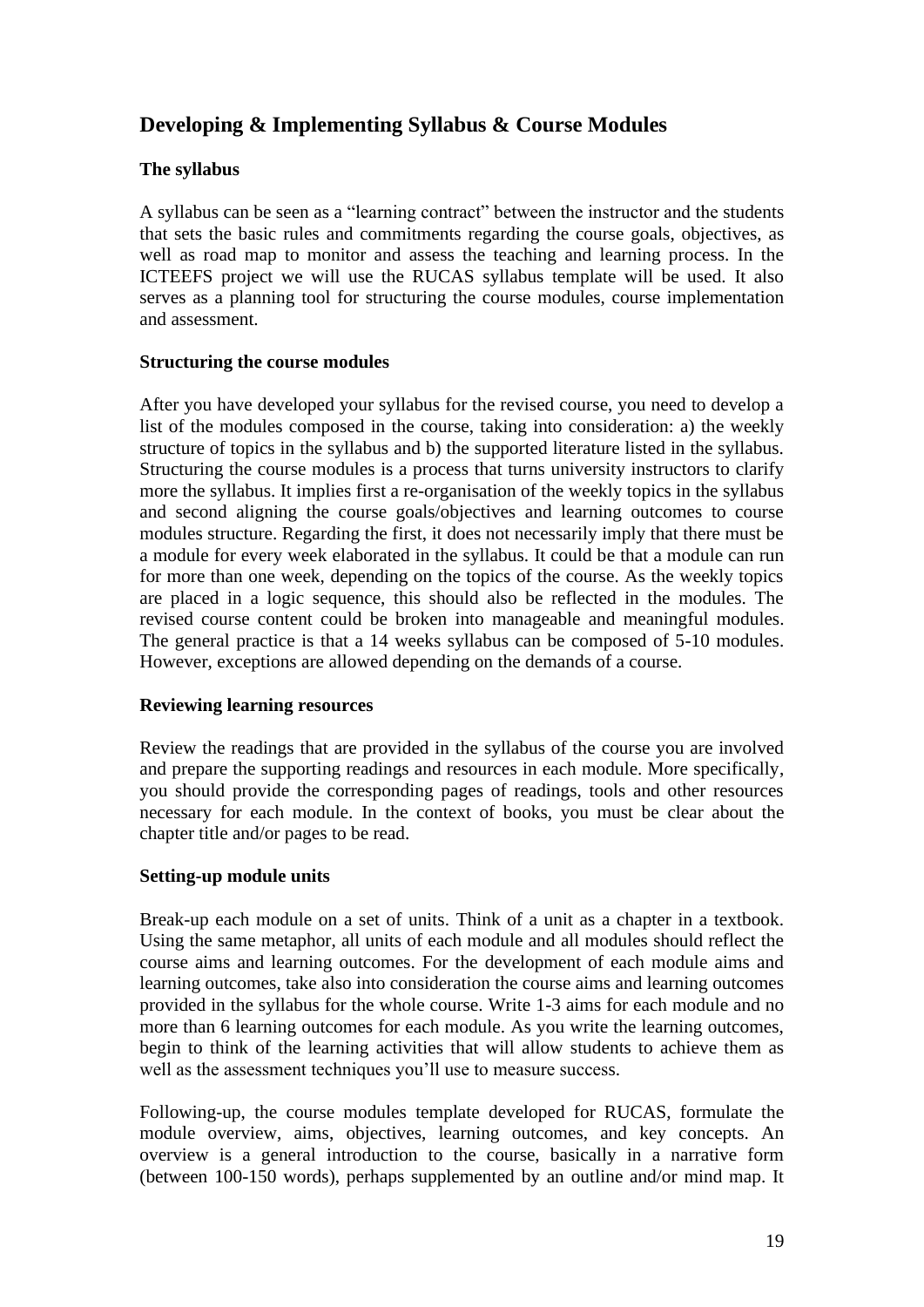may also include video and/or audio clips as well as graphics, slides or other images. The key concept is usually the main idea that you want to explore in the module. Select the most important concepts that every module in the course will deal with.

#### **Developing learning activities/assignments**

Learning activities are designed for each module in the course. They provide opportunities for the learners to immediately apply new knowledge that they gained from the learning. You can identify which activities are required for each module. Points to keep in mind when planning learning activities include:

It is important to make sure that a learning activity/assignment addresses one or more than one learning outcomes of the module. If an important activity does not relate to a module learning outcome, consider writing an additional learning outcome. Take into consideration the tools, methods that can be used and can be combined in learning activities.

#### **Give clear and appropriate instructions**

For every activity/assignment you must write: 1) an overview; 2) students instructions and 3) explanation. The overview refers to the content of the activity/assignment, the length, the date of completion and what it includes. The activity/assignment – student instruction refers to a more detailed description of the activity/assignment and what must be done. Last, the explanation shows the meaning of the activity/assignment.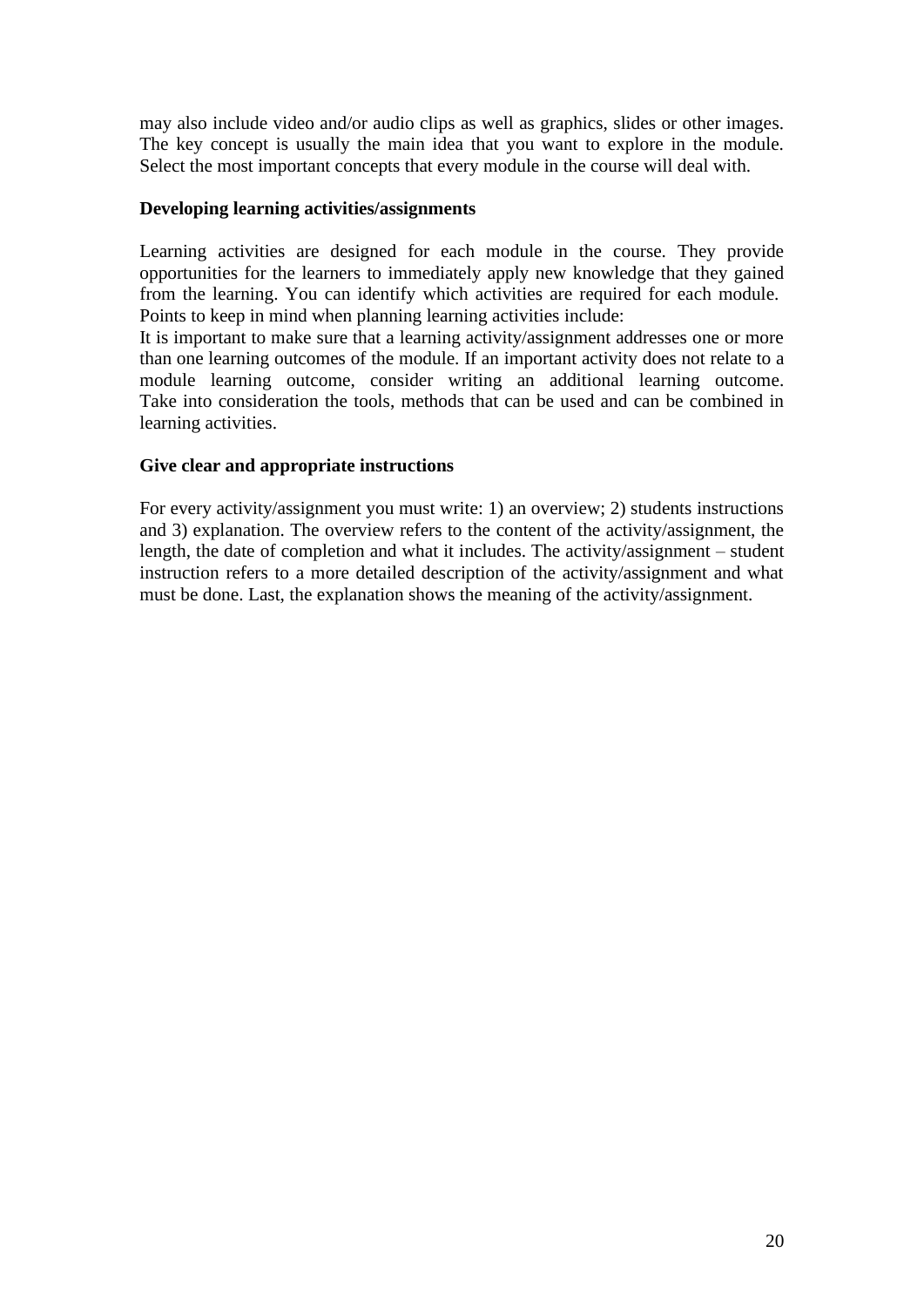## **APENDIX I: The ICTeEfS Course Syllabus Template Example**







## **ICTeEfS COURSE SYLLABUS TEMPLATE**

## **Course Syllabus**

## Course Number: *Curriculum and Hypermedia University of Crete, Faculty of Education, Department of Primary Teachers Education, Spring Semester, 2015-2016*

## **Instructor Information**

| Instructor:      | Prof.Dr. Vassilios Makrakis                  |
|------------------|----------------------------------------------|
| Office Location: | <b>Gallos University Campus</b>              |
| Telephone:       | Office $-+30$ 28310 77625                    |
| Office Hours:    | Tuesday 14.30-17.00, Wednesday 14.00 - 16.00 |
| E-mail:          | makrakis@edc.uoc.gr                          |
| Website:         |                                              |

### **Course Identification**

| Course Number:          | ГO                              |
|-------------------------|---------------------------------|
| Course Name:            | Curriculum and Hypermedia       |
| <b>Course Location:</b> | <b>University Campus</b>        |
| Class Times:            | Wednesday $8:30$ pm $-11:30$ am |
| Prerequisites:          | <b>ICT literacy</b>             |
| Faculty Web Page:       | http://www.edc.uoc.gr           |

## **Course Description/Overview**

Education can be the catalyst for empowering students to become critical, reflective and active citizens. Teachers have the potential to be what Giroux and McLaren described as transformative intellectuals who combine scholarly reflection and practice in the service of educating students to be thoughtful, active citizens. What the course offers is a good introduction to the area of curriculum and hypermedia technology. It does so in a logical order divided into six sections. The first section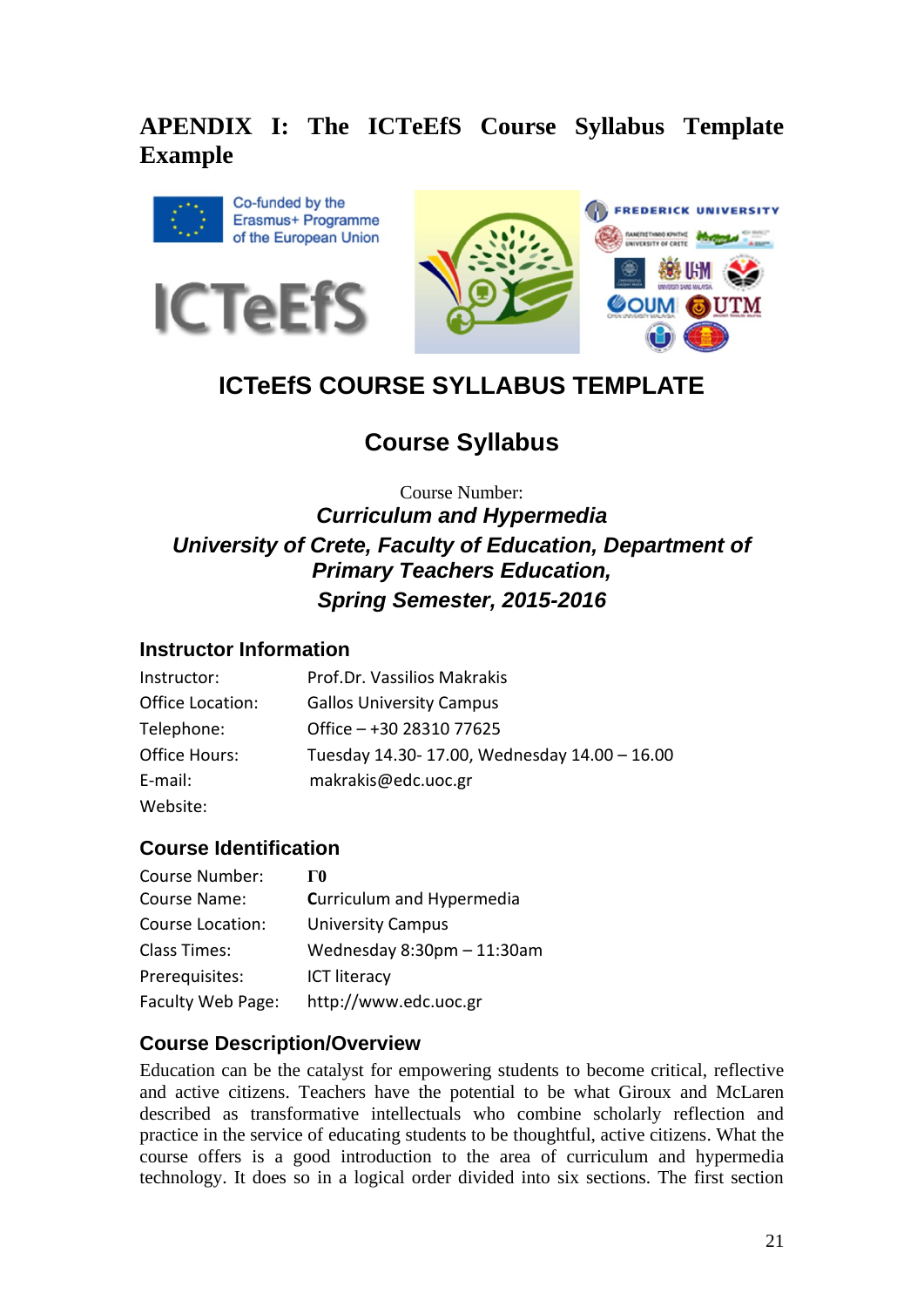addresses the perception of curriculum as product, process and praxis. The second section discusses the three curriculum types in the context of hypermedia as transmissive, transactual and transformative learning technologies. The third section focuses on equipping students with the knowledge and skills to use participatory video and web-based social networking media as empowerment and transformative tools. Here, the course provides case studies, particularly related to sustainability issues issues, showing how children and other marginalised community members can be "empowered" to make their voices heard in the process for building a more sustainable society. The fourth section concentrates on developing participatory video-clips dealing with sustainability issues and local/global issues related to sustainable human development. Using participatory techniques, such as focus group discussions, individual interviews and writing scenarios students are involved in gathering evidence from the children and other community members involved in making the participatory videos. The fifth section examines the uploading of the participatory video clips produced into social networking media and then integrating them across the school curriculum. Finally, the sixth section engages participants in a self-reflective and reflexive process assessing the strengths and limitations of participatory video as a catalyst for transforming themselves and society.

#### **Course Learning Objectives**

The overarching goals of this course are: a) to provide a critical approach to curriculum supported by new advanced technologies in the context of education for sustainability; b) raise awareness of the role of some technologies in enabling learners to reflect critically on the rights, roles and responsibilities of an active citizen in preparing for a sustainable future for all; and c) use participatory video and social networking technologies as tools to help the community, including children, identify risks and develop sustainability issues adaptation strategies.

### **Course Content Learning Outcomes**

Upon successful completion of this course, students will be able to:

- 1. Discuss the various epistemologies of curricula addressing issues of education for sustainability
- 2. Connect curriculum theories with hypermedia-based learning and education for sustainability.
- 3. Produce a 5-10 minute digital video (including storyboarding, lighting, shooting, editing sound tracks and graphics).
- 4. Use social media to raise awareness for action and advocacy from the bottom up.
- 5. Develop a lesson plan that integrates the produced digital artifact.
- 6. Apply principles of transformative learning design.
- 7. Demonstrate awareness and ability to discourse on ethical issues in using social media and social networking tools.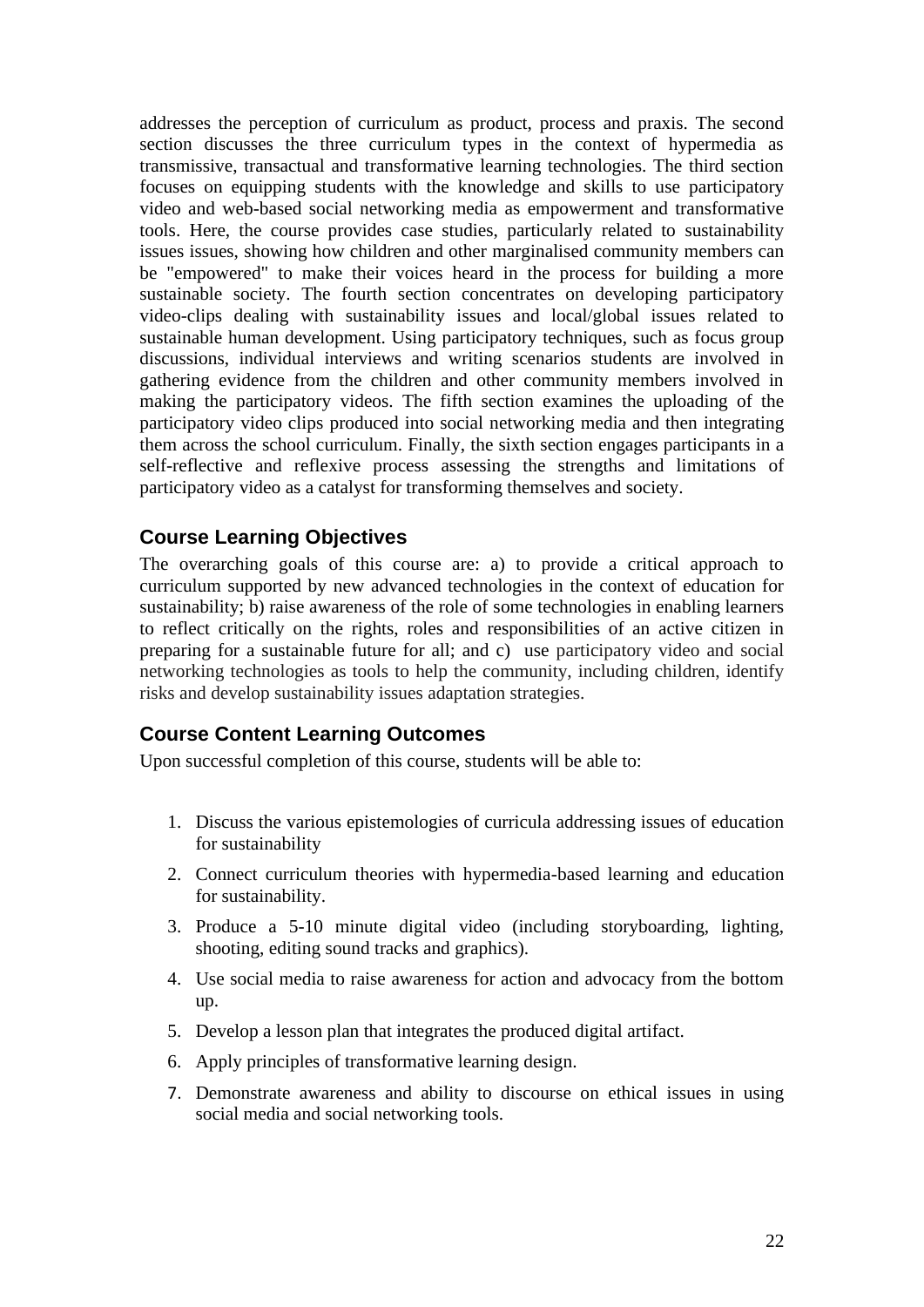## **Course Resources**

### **Course Website(s)**

## **Required Course Texts and Materials**

Hands-out prepared by the instructor for the class

Melliadou, E. et al., (2011). Digital storytelling, learning and education. Proceedings of the 6th International Conference in Open & Distance Learning - November 2011, Loutraki, Greece.

Chapter 3: Curriculum Theory. Available at [http://www.sagepub.com/upm](http://www.sagepub.com/upm-data/6042_Chapter_3_Glatthorn_(Sage)_I_Proof_2.pdf)data/6042 Chapter 3 Glatthorn (Sage) I Proof 2.pdf

Watson, D. (2001). Pedagogy before technology: Re-thinking the relationship between ICT and teaching. Education and Information Technologies 6:4, 251–266. Available at a structure of the structure of the structure of the structure of the structure of the structure of the structure of the structure of the structure of the structure of the structure of the structure of the str

[http://cursa.ihmc.us/rid=1129290598718\\_1343349371\\_1835/watson\\_pedagogy\\_bef\\_t](http://cursa.ihmc.us/rid=1129290598718_1343349371_1835/watson_pedagogy_bef_technol_2001.pdf) [echnol\\_2001.pdf](http://cursa.ihmc.us/rid=1129290598718_1343349371_1835/watson_pedagogy_bef_technol_2001.pdf)

Hargreaves, LG (2008). The whole-school approach to eduation for sustainable development: From pilot projects to systemic change' in Policy & Practice: A Development Education Review, Vol. 6, Spring 2008, pp. 69-74, available: [http://www.developmenteducationreview.com/issue6-perspectives2.](http://www.developmenteducationreview.com/issue6-perspectives2)

Windows Movie Maker free online video [tutorials](http://www.atomiclearning.com/moviemaker2) from Atomic Learning available at [http://www.atomiclearning.com/moviemaker2.](http://www.atomiclearning.com/moviemaker2)

Lunch, N. and Lunch C. (2006). Insights into Participatory Video: Published by InsightShare. Available at<http://www.insightshare.org/resources/pv-handbook>

Henderson, K and Tilbury, D. (2004) Whole-School Approaches to Sustainability: An International Review of Sustainable School Programs. Report Prepared by the Australian Research Institute in Education for Sustainability (ARIES) for the Department of the Environment and Heritage, Australian Government. Available at [http://aries.mq.edu.au/projects/whole\\_school/files/international\\_review.pdf](http://aries.mq.edu.au/projects/whole_school/files/international_review.pdf)

Ferreira, J., Ryan, L. and Tilbury, D. (2006) Whole-School Approaches to Sustainability: A review of models for professional development in pre-service teacher education. Canberra: Australian Government Department of the Environment and Heritage and the Australian Research Institute in Education for Sustainability (ARIES). Available at  $\alpha$ 

**http://aries.mq.edu.au/projects/preservice/files/TeacherEduDec06.pdf**

Shallcross, T. Whole school approaches to education for sustainable development through school-focused professional development (The SEEPS Project). Available at <http://www.ceeindia.org/esf/download/paper51.pdf>

Getting started on a whole of school approach to Education for Sustainability (EfS). Available at <http://www.decd.sa.gov.au/efs/pages/default/20754/?reFlag=1>

Grundy, S. (1987). Curriculum: Product or Praxis. Lewes: Falmer

Aristotle (1976). The Nicomachean Ethics ('Ethics'). Harmondsworth: Penguin.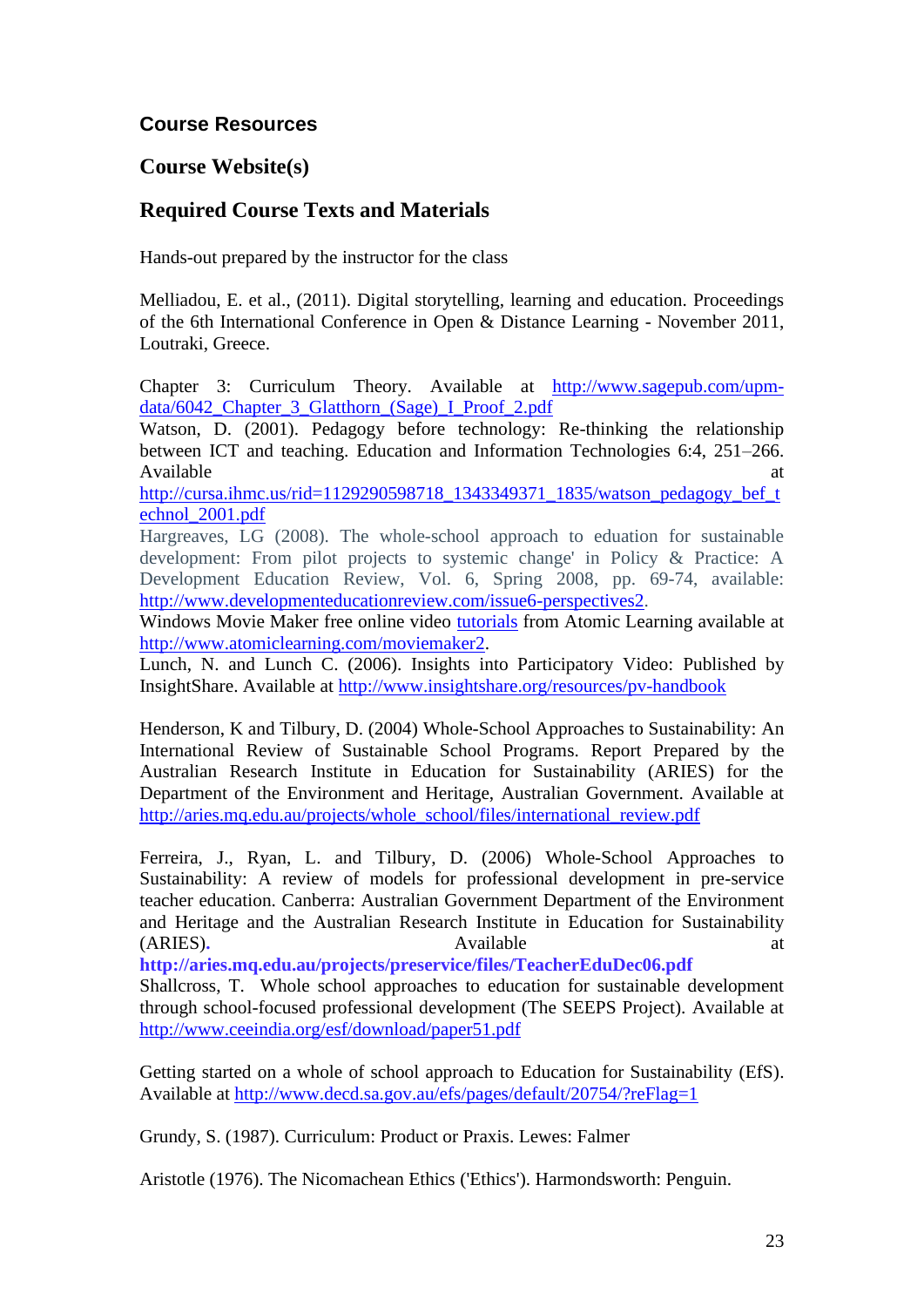## **Optional Course Texts and Materials**

## **Assignments and Grading Scheme**

## **Grading System**

0 to 10 (where 5 is the least pass mark)

## **Grading Policy**

Grades can be based on the following: (Example)

| Assignments                    | 80% |
|--------------------------------|-----|
| Exams                          |     |
| Class attendance/participation | 20% |
| <b>Total Points</b>            | 100 |

## **Course Policies**

## **Late Assignments**

It is essential that papers and other assignments be completed and submitted on time. Once the due date is past, without notice and justification, the submission is not accepted.

### *Classroom Protocol*

This is a seminar type of course, which means that students are expected to come to ALL classes. You cannot pass the class under any circumstances if you miss more than three classes. Students are expected to arrive on time and stay until the class period ends. If you know that you have to leave early, you should notify me before class starts. You are expected to treat faculty and other students with respect. During class students are obliged to not disrupt class by making noise and/or leaving and re-entering during class. Students who violate these minimal expectations will be asked to leave and counted as absent. You are expected to have read and thought about the assigned material before you come to class. I expect active class participation, which counts for 20% of the grade.

### **Dissability**

Students who have disabilities should have a confidential appointment to discuss their need for accommodations. Establishing reasonable accommodations should be considered on a case-by-case basis.

#### **Important Dates to Remember**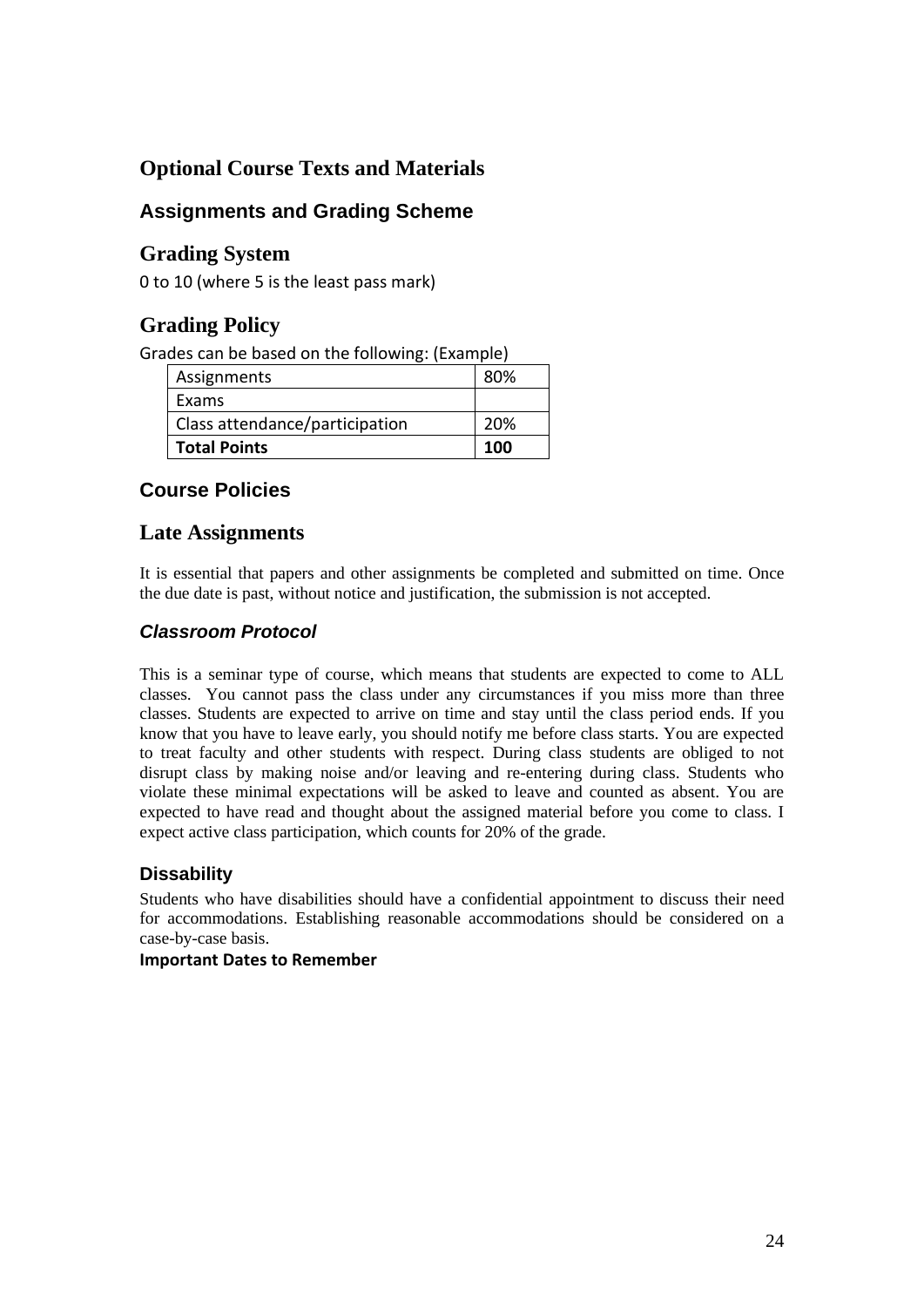## **Course Schedule**

| Week           | Date      | Topics, Reading, Assignments and Deadlines<br>(Details on<br>assignments and more bibliography are available in the course modules)                                                                        |
|----------------|-----------|------------------------------------------------------------------------------------------------------------------------------------------------------------------------------------------------------------|
| $\mathbf{1}$   | 15/2/2016 | <b>Course Overview</b><br>Discussion of syllabus and assignments, course requirements<br>and prerequisites; Criteria for student selection                                                                 |
| $\overline{2}$ | 22/2      | Curriculum theories and epistemologies                                                                                                                                                                     |
| 3              | 29/2      | Curriculum and whole-school aproaches to ESD                                                                                                                                                               |
| 4              | 7/3       | Cross0curriculum approaches to teaching and learning for<br>sustainability                                                                                                                                 |
| 5              | 14/3      | Digital storytelling, participatory video (PV) and social media                                                                                                                                            |
| 6              | 21/3      | Examples of participatory video clips and educational digital<br>storytelling                                                                                                                              |
| $\overline{7}$ | 28/3      | Setting up a PV project addressing an ESD-related local issue                                                                                                                                              |
| 8              | 4/4       | The planning $&$ design process for video clip's production                                                                                                                                                |
| 9              | 25/4      | Using scenarios in PV design and creating a storyboard                                                                                                                                                     |
| 10             | 2/5       | Participatory video clip production                                                                                                                                                                        |
| 11             | 9/5       | Participatory video clip production                                                                                                                                                                        |
| 12             | 16/5      | Integrating participatory video clip in lesson planning                                                                                                                                                    |
| 13             | 23/5      | Integrating participatory video clip in lesson planning                                                                                                                                                    |
| $14 - 16$      |           | Video clip uploading and posting along with other resources<br>planning for action. Final assessment<br>Reflections on participatory video and social media as catalysts<br>for personal and social change |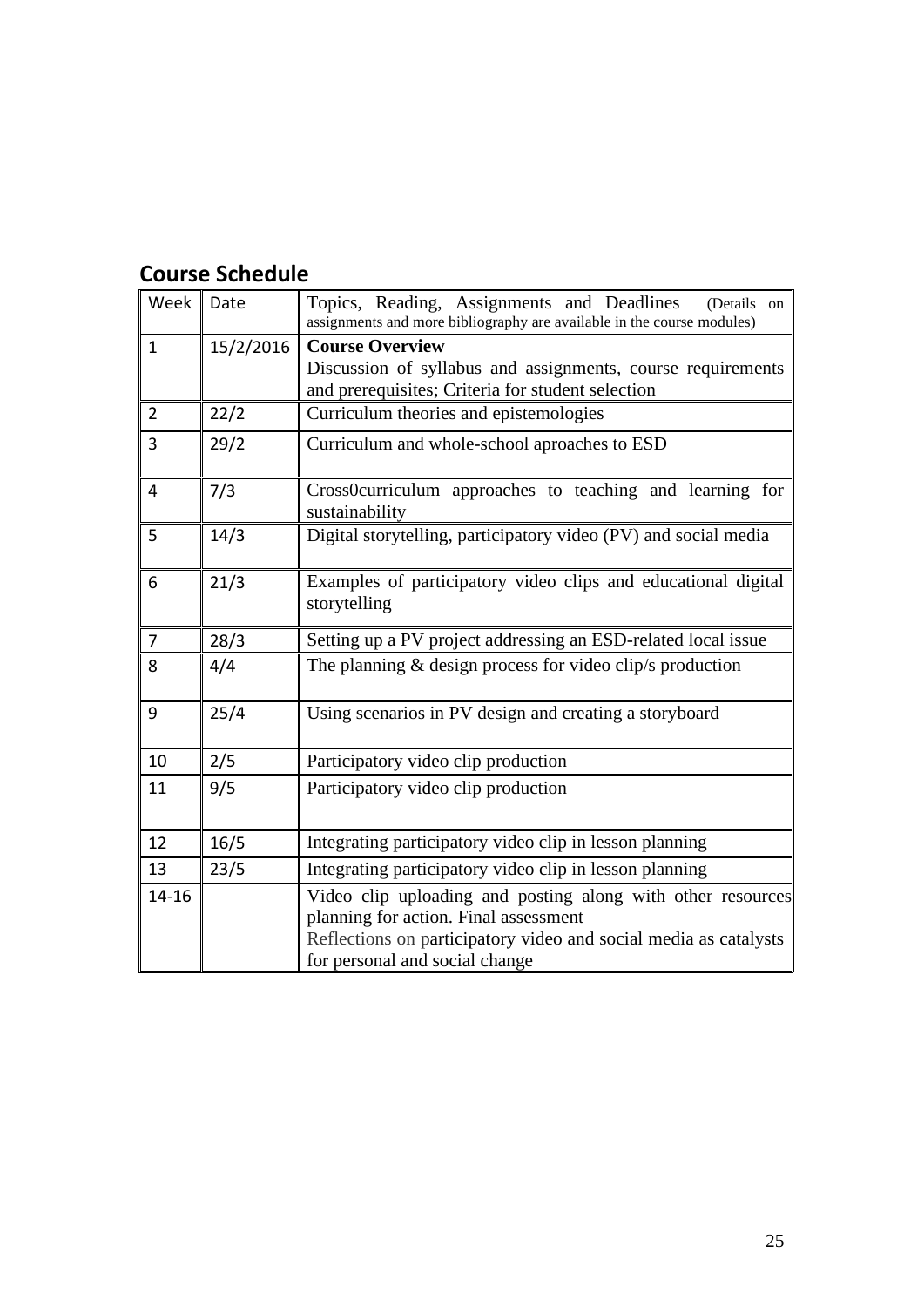## **APENDIX II: The ICTeEfS Course Modules Template Example**





| <b>Course</b>        | <b>Curriculum and Hypermedia</b>                                                                                                                                                                                                                                                                                                                                                                                                                                                                                                                                                                                                                                                                                                                                                            |
|----------------------|---------------------------------------------------------------------------------------------------------------------------------------------------------------------------------------------------------------------------------------------------------------------------------------------------------------------------------------------------------------------------------------------------------------------------------------------------------------------------------------------------------------------------------------------------------------------------------------------------------------------------------------------------------------------------------------------------------------------------------------------------------------------------------------------|
| <b>Module 1</b>      | Curriculum: Different Types and Functions                                                                                                                                                                                                                                                                                                                                                                                                                                                                                                                                                                                                                                                                                                                                                   |
| Key Concepts         | Curriculum theory and types, technology,                                                                                                                                                                                                                                                                                                                                                                                                                                                                                                                                                                                                                                                                                                                                                    |
| Overview             | When I ask my students what curriculum means to them, they always indicate<br>that it means the hidden or written curriculum. However, the word "curriculum"<br>means more things. Melding theory and the reality of school curriculum is also<br>another issue often ignored in the educational process. It is therefore essential<br>for students to develop a fundamental understanding of curriculum theory by<br>providing the tools necessary for that. Questions to be addressed in this module<br>include the following: What is the nature and function of curriculum theory?<br>Why is it important to meld the theory and reality of school curriculum? What<br>are the major classifications of curriculum theory? How has technology been a<br>catalyst for curriculum change? |
| Aim                  | The overriding aim of this module is to turn students able to discourse on curriculum<br>theories, types and functions and the impact technology can exert on curriculum<br>change.                                                                                                                                                                                                                                                                                                                                                                                                                                                                                                                                                                                                         |
| Learning<br>Outcomes | At the end of this module learners will be able to:<br>Identify and discuss the different types and functions of curriculum                                                                                                                                                                                                                                                                                                                                                                                                                                                                                                                                                                                                                                                                 |
|                      | Discuss how technology can contribute to curriculum change<br>٠                                                                                                                                                                                                                                                                                                                                                                                                                                                                                                                                                                                                                                                                                                                             |
| Units                | Unit 1.1 Curriculum as a Body of Knowledge/Product                                                                                                                                                                                                                                                                                                                                                                                                                                                                                                                                                                                                                                                                                                                                          |
|                      | Unit 1.2: Curriculum as Process                                                                                                                                                                                                                                                                                                                                                                                                                                                                                                                                                                                                                                                                                                                                                             |
|                      | Unit 1.3: Curriculum as Praxis (practice)                                                                                                                                                                                                                                                                                                                                                                                                                                                                                                                                                                                                                                                                                                                                                   |
|                      | Unit 1.4: Curriculum as Context                                                                                                                                                                                                                                                                                                                                                                                                                                                                                                                                                                                                                                                                                                                                                             |
| Readings             | Fulya Damla Kentli (2009). Comparison of hidden curriculum theories. European<br>Journal of Educational Studies 1 (2) 83-88.<br>Grundy, S. (1987) Curriculum: Product or Praxis, Lewes: Falmer<br>Aristotle (1976) The Nicomachean Ethics ('Ethics'), Harmondsworth: Penguin.<br>http://www.sagepub.com/upm-<br>Chapter<br>3:<br>Curriculum<br>Theory.<br>data/6042_Chapter_3_Glatthorn_(Sage)_I_Proof_2.pdf<br>Watson, D. (2001). Pedagogy before technology: Re-thinking the relationship between<br>ICT and teaching. Education and Information Technologies 6:4, 251-266                                                                                                                                                                                                                |
| <b>Activity</b>      | <b>Overview</b><br>Assignment 1.1: Reflecting Upon Curriculum<br>1. Which theories and approaches to learning fit with your current attitude<br>towards and/or method of teaching? (3-4 paragraphs)<br>2. Which theories and approaches to learning do you disagree with in part or<br>whole? Describe your reasons.                                                                                                                                                                                                                                                                                                                                                                                                                                                                        |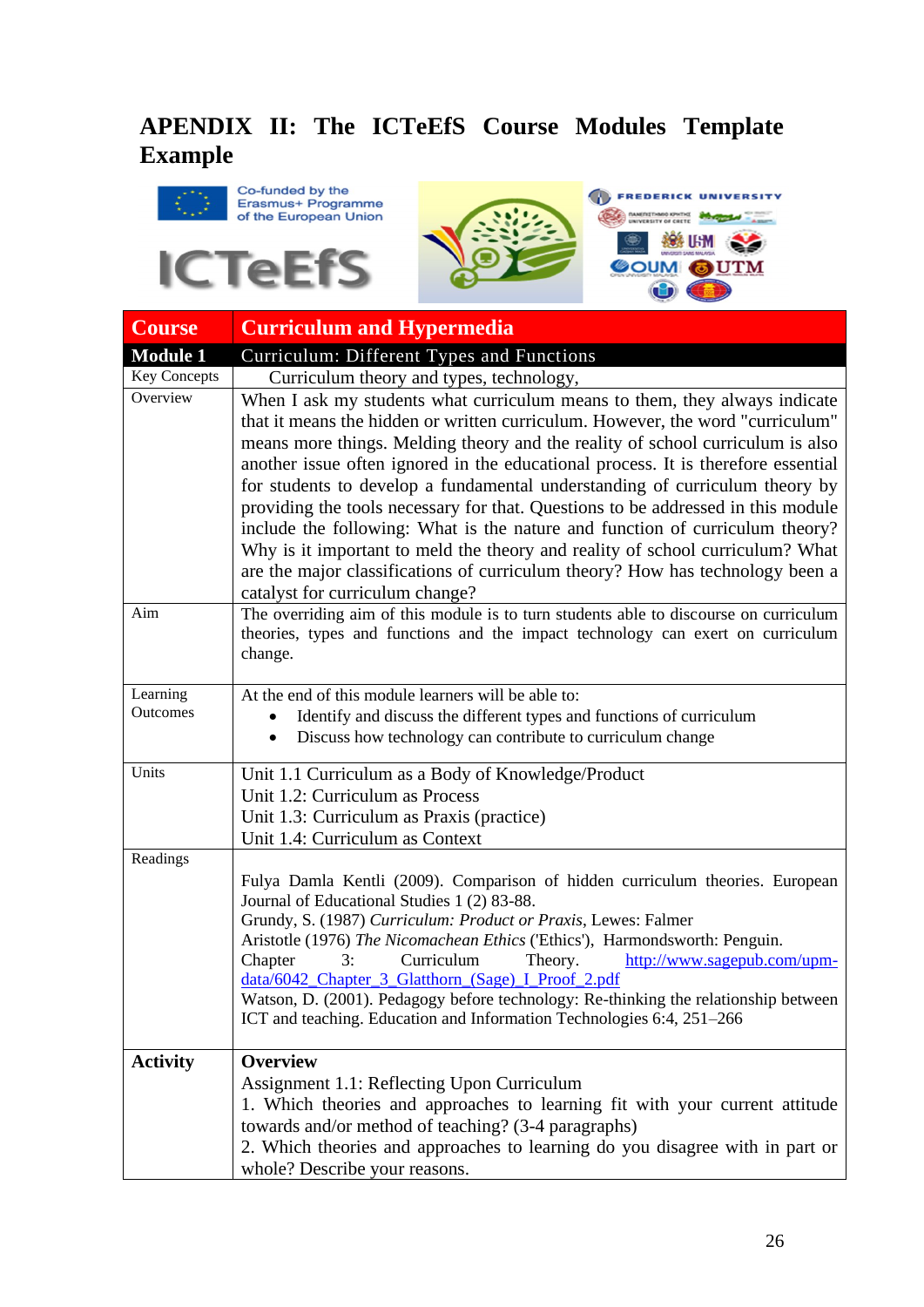|                      | 3. "Role play" – Set up four characters in a short play. Have each of the four<br>characters represent a different theory/type of curriculum. Ask each character to<br>convince the other. Through that character's words in this role play, we will |
|----------------------|------------------------------------------------------------------------------------------------------------------------------------------------------------------------------------------------------------------------------------------------------|
|                      | come to know of each of these curriculum types and their functions.                                                                                                                                                                                  |
|                      | Assignment 1.2: Applying Theory                                                                                                                                                                                                                      |
|                      | Which education theory are you most attracted to? Why?                                                                                                                                                                                               |
|                      | Which theory are you able to apply to your classroom? Why?                                                                                                                                                                                           |
|                      | What challenges or obstacles do you face in applying the chosen theory in your                                                                                                                                                                       |
|                      | classroom?                                                                                                                                                                                                                                           |
|                      | What kind of help do you need to overcome these obstacles?                                                                                                                                                                                           |
|                      | What is the Design Studio?                                                                                                                                                                                                                           |
|                      | Access and explore the following dynamic Web-based toolkit entitled Design                                                                                                                                                                           |
|                      | Studio(http://jiscdesignstudio.pbworks.com/w/page/45526271/technologies%2                                                                                                                                                                            |
|                      | Ofor%20curriculum%20change) which draws together a range of existing and                                                                                                                                                                             |
|                      | emerging resources around curriculum design and delivery and the role<br>technology plays in supporting these processes and practices.                                                                                                               |
| <b>Module 2</b>      | Curriculum and a Whole School Approaches to ESD                                                                                                                                                                                                      |
| Key Concepts         | Holism, whole school approach, ESD                                                                                                                                                                                                                   |
| Overview             | Education for Sustainable Development (ESD) consistently advocates a holistic                                                                                                                                                                        |
|                      | and integrated approach to the infusion of ESD in the formal education                                                                                                                                                                               |
|                      | system. This module will outline a whole-school approach, to ESD that                                                                                                                                                                                |
|                      | includes examples where such an approach has been successfully implemented                                                                                                                                                                           |
|                      | and highlights some of the key challenges that must be addressed to make the                                                                                                                                                                         |
|                      | widespread adoption of the whole-school approach to ESD a reality. Questions                                                                                                                                                                         |
|                      | to be addressed in this module are:                                                                                                                                                                                                                  |
|                      |                                                                                                                                                                                                                                                      |
|                      | A whole-school approach to sustainability addresses the concern that the day-                                                                                                                                                                        |
|                      | to-day practices of the school, evident in the non-formal or hidden curricula,                                                                                                                                                                       |
|                      | ought to be consistent with the teaching espoused within the classroom.                                                                                                                                                                              |
|                      | Schools that employ whole-school approaches practice what they preach and                                                                                                                                                                            |
|                      | also reinforce their espoused sustainability values with action. What is a                                                                                                                                                                           |
|                      | "whole-school" approach to education for sustainability (EfS)? Is there more                                                                                                                                                                         |
|                      | than one kind of whole-school approach? Does your school have a whole-                                                                                                                                                                               |
|                      | school approach? If yes, how can you describe it? If not, how could you design                                                                                                                                                                       |
|                      | a whole-school approach? How would be implemented?                                                                                                                                                                                                   |
|                      |                                                                                                                                                                                                                                                      |
| Aim                  | The overriding aim of this module is to Enhances understandings of the                                                                                                                                                                               |
|                      | processes and practices that advance a whole school approach to EfS.                                                                                                                                                                                 |
| Learning<br>Outcomes | At the end of this module learners will be able to:                                                                                                                                                                                                  |
|                      | Identify examples of whole school                                                                                                                                                                                                                    |
|                      | Understand the processes to initiate a whole school approach to EfS                                                                                                                                                                                  |
| Units                | Unit 2.1: Clarifying the concept of "whole school approaches" to EfS.                                                                                                                                                                                |
|                      | Unit 2.2: The processes to initiate a whole school approach to EfS.                                                                                                                                                                                  |
|                      | Unit 2.3: The means to implement a whole-school approach                                                                                                                                                                                             |
|                      | Unit 2.3: Examples of whole-school approaches to EfS                                                                                                                                                                                                 |
|                      |                                                                                                                                                                                                                                                      |
| Readings             | Hargreaves, LG (2008) The whole-school approach to eduation for sustainable                                                                                                                                                                          |
|                      | development: From pilot projects to systemic change' in Policy & Practice: A                                                                                                                                                                         |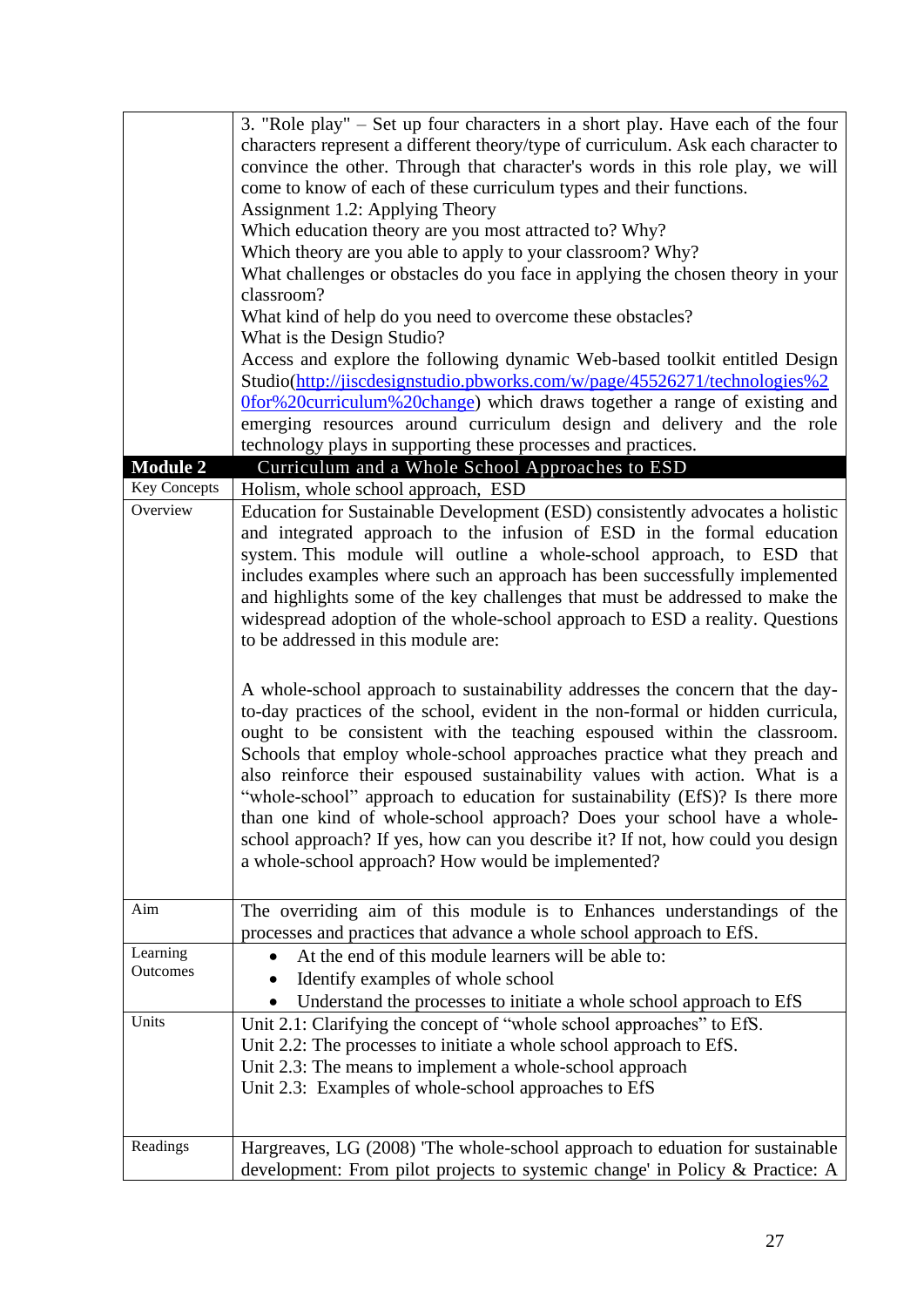| Development Education Review, Vol. 6, Spring 2008, pp. 69-74, available:                                                          |
|-----------------------------------------------------------------------------------------------------------------------------------|
| http://www.developmenteducationreview.com/issue6-perspectives2.                                                                   |
| Henderson, K and Tilbury, D. (2004) Whole-School Approaches to                                                                    |
| Sustainability:                                                                                                                   |
| An International Review of Sustainable School Programs. Report Prepared by                                                        |
| the                                                                                                                               |
| Australian Research Institute in Education for Sustainability (ARIES) for                                                         |
| The Department of the Environment and Heritage, Australian Government.                                                            |
| Ferreira, J., Ryan, L. and Tilbury, D. (2006) Whole-School Approaches to                                                          |
| Sustainability: A review of models for professional development in pre-service                                                    |
| teacher education. Canberra: Australian Government Department of the                                                              |
| Environment and Heritage and the Australian Research Institute in                                                                 |
| Education for Sustainability (ARIES).                                                                                             |
|                                                                                                                                   |
| Whole School Approaches To Education For Sustainable Development                                                                  |
| Through School-Focused Professional Development (The SEEPS Project)                                                               |
| Tony Shallcross http://www.ceeindia.org/esf/download/paper51.pdf                                                                  |
| Getting started on a whole of school approach to Education for Sustainability                                                     |
| (EfS) http://www.decd.sa.gov.au/efs/pages/default/20754/?reFlag=1                                                                 |
| Kay-Barr, S. (2011). Green schools that teach: identifying attributes of whole-                                                   |
| sustainability.<br>M.A.<br>Thesis.<br>Colorado<br>University<br>school<br><b>State</b>                                            |
| http://www.ibe.colostate.edu/thesis/Barr_Thesis%20Final.pdf                                                                       |
| Gough, A. (2005). Sustainable Schools: Renovating Educational Processes.                                                          |
| Applied Environmental Education and Communication, 4:339–351 Birney, A.                                                           |
| and Reed, J. (2009) Sustainability and Renewal: Findings from the Leading                                                         |
|                                                                                                                                   |
| Sustainable Schools research project, Nottingham: National College for<br>Schools<br>and Children's Services.<br>Available<br>at: |
| Leadership<br>of                                                                                                                  |
| www.nationalcollege.org.uk/docinfo?id=33296&filename=sustainability-and-<br>renewal-full-report.pdf.                              |
| Department for Children, Schools and Families (2010) National Framework for                                                       |
| Sustainable<br>Schools.<br>Available                                                                                              |
| at:                                                                                                                               |
| www.rm.com/_RMVirtual/Media/Downloads/National_Framework_Sustainabl<br>e_Schools_poster.pdf.                                      |
| D                                                                                                                                 |
| Department for Children, Schools and Families (2010) Planning a<br>School.<br>Available                                           |
| Sustainable<br>at:                                                                                                                |
| www.education.gov.uk/publications/eOrderingDownload/planning_a_sustainab                                                          |
| le_school.pdf.                                                                                                                    |
| Government Office for London (2008) Towards Whole<br>School                                                                       |
| Sustainability: A view from London schools. London: GOL. Available at:                                                            |
| http://lssf.co.uk/Documents/Towards_Whole_School_Sustai1.pdf.                                                                     |
| Hicks, D. (2012) A sustainable future: four challenges for geographers,<br>H                                                      |
| Teaching Geography, 36 (1): 9-11                                                                                                  |
| Ofsted (2009) Education for sustainable development: Improving schools,                                                           |
| improving lives. Available at: www.ofsted.gov.uk/resources/education-for-                                                         |
| sustainable-development-improving-schools-improving-lives.                                                                        |
|                                                                                                                                   |
| developing whole-school<br>EfS.<br>framework<br>for<br>approaches<br>A<br>to                                                      |
| http://www.tlri.org.nz/sites/default/files/projects/9245_Appendix%20A.pdf                                                         |
|                                                                                                                                   |
| Prain, V. & Hand, B. (2003). Using new technologies for learning: A case study                                                    |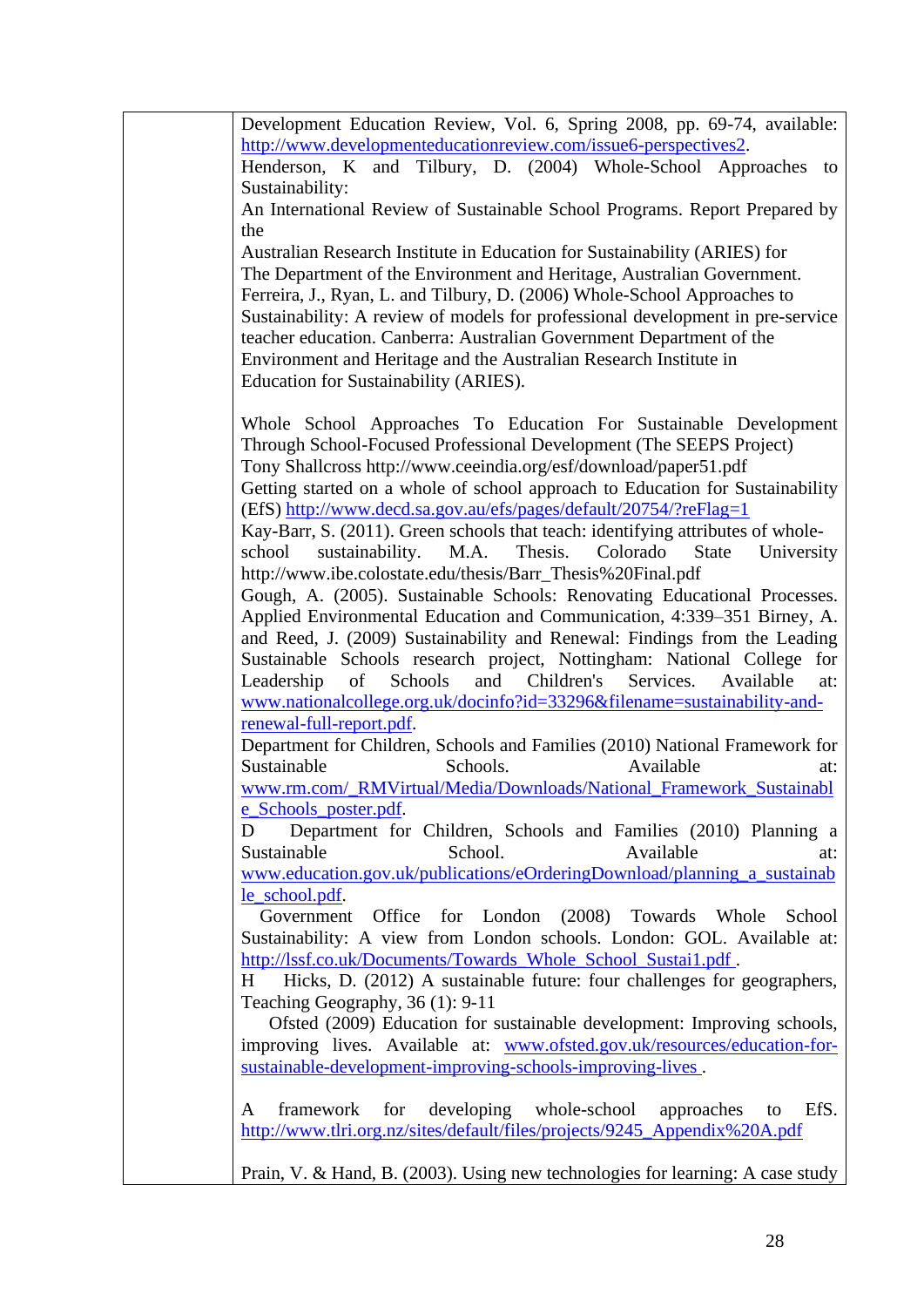|                      | of a whole school approach. Journal of Research on Technology in Education.<br>35, 4 pp.441-458.                                                                                                                                                                                                                                                                                                                                                                                                                                                                                                                                                                                                                                                                                                                                                                                                                                                                                                                                                                                                                                                                                                                                                       |
|----------------------|--------------------------------------------------------------------------------------------------------------------------------------------------------------------------------------------------------------------------------------------------------------------------------------------------------------------------------------------------------------------------------------------------------------------------------------------------------------------------------------------------------------------------------------------------------------------------------------------------------------------------------------------------------------------------------------------------------------------------------------------------------------------------------------------------------------------------------------------------------------------------------------------------------------------------------------------------------------------------------------------------------------------------------------------------------------------------------------------------------------------------------------------------------------------------------------------------------------------------------------------------------|
|                      |                                                                                                                                                                                                                                                                                                                                                                                                                                                                                                                                                                                                                                                                                                                                                                                                                                                                                                                                                                                                                                                                                                                                                                                                                                                        |
| <b>Activity</b>      | <b>Overview</b>                                                                                                                                                                                                                                                                                                                                                                                                                                                                                                                                                                                                                                                                                                                                                                                                                                                                                                                                                                                                                                                                                                                                                                                                                                        |
|                      | Design a plan taking into consideration the rubrick found in the readings. This<br>framework has been developed by a team of researchers who worked on a<br>project funded by the Teaching and Learning Research Initiative: Investigating<br>the Impact of Whole-school Approaches to Education for Sustainability on<br>Student Learning.                                                                                                                                                                                                                                                                                                                                                                                                                                                                                                                                                                                                                                                                                                                                                                                                                                                                                                            |
| <b>Module 3</b>      | Curriculum and Thematic Learning addressing Sustainability Themes                                                                                                                                                                                                                                                                                                                                                                                                                                                                                                                                                                                                                                                                                                                                                                                                                                                                                                                                                                                                                                                                                                                                                                                      |
| <b>Key Concepts</b>  | Curriculum, thematic instruction, ESD                                                                                                                                                                                                                                                                                                                                                                                                                                                                                                                                                                                                                                                                                                                                                                                                                                                                                                                                                                                                                                                                                                                                                                                                                  |
| Overview<br>Aim      | As the world becomes more interlinked by human activities our problems<br>become more complex - and their solutions more difficult to grasp. This has to<br>be reflected in curricula. Interdisciplinary thematic units are a powerful tool for<br>guiding learners in "seeing" the connections between the disciplines they study.<br>Aiding learners in recognizing the patterns that weave facts, ideas,<br>generalizations together across time and space helps them better understand<br>themselves and the larger world. ESD-oriented thematic instruction is the<br>organization of a curriculum around "themes that integrates basic disciplines<br>like reading, writing, math, and science with the exploration of a broad subject<br>such as communities, rain forests, river basins, the use of energy, etc. In other<br>words, thematic instruction organizes activities or lessons around a general idea<br>or theme meaningful to the learner. Thematic instruction can be a powerful tool<br>for reintegrating the curriculum and eliminating the isolated, reductionist nature<br>of teaching that is centered around disciplines rather than experience.<br>This module aims at examining the relationship of curriculum with theme- |
| Learning<br>Outcomes | based learning focussing on sustainability issues.<br>At the end of this module learners will be able to:<br>Demonstrate knowledge on the principles and practices for thematic<br>instruction<br>Plan a lesson based on thematic instruction<br>$\bullet$                                                                                                                                                                                                                                                                                                                                                                                                                                                                                                                                                                                                                                                                                                                                                                                                                                                                                                                                                                                             |
| Units                | Unit 3.1: Models of sustainability curriculum integration<br>Unit 3.2: Choosing a sustainability theme<br>Unit 3.3: Designing the integrated sustainability curriculum<br>Unit 3.4: Developing the thematic instruction<br>Unit 3.5: Assessing the thematic instruction                                                                                                                                                                                                                                                                                                                                                                                                                                                                                                                                                                                                                                                                                                                                                                                                                                                                                                                                                                                |
| Readings             | Apgar1, J.M., Argumedo, A. & Allen, W. (). Building Transdisciplinarity for<br>Managing Complexity: Lessons<br>Indigenous<br>Practice<br>from<br>http://learningforsustainability.net/pubs/BuildingTransdisciplinarityforManagingComp<br>lexity.pdf<br>UNESCO: Teaching and Learning for a Sustainable Future: A Multimedia Teacher<br><b>Education Programme.</b>                                                                                                                                                                                                                                                                                                                                                                                                                                                                                                                                                                                                                                                                                                                                                                                                                                                                                     |
|                      | WWF (2008). Learning for sustainability: from the pupils' perspective                                                                                                                                                                                                                                                                                                                                                                                                                                                                                                                                                                                                                                                                                                                                                                                                                                                                                                                                                                                                                                                                                                                                                                                  |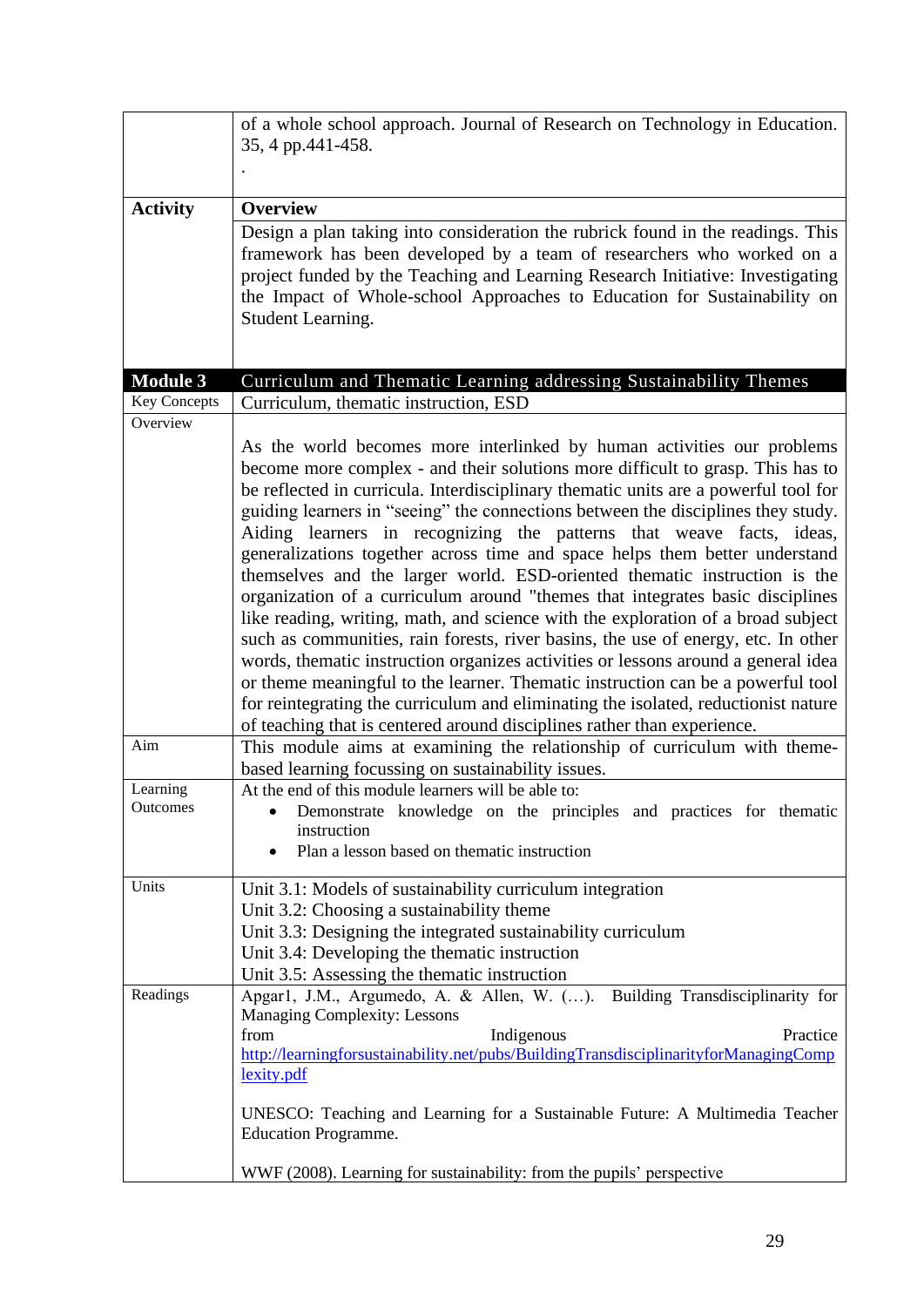|                     | A report of a three-year longitudinal study of 15 schools from June 2005 to June 2008<br>http://assets.wwf.org.uk/downloads/wwf report final web.pdf                                                                                                                                                                                                                                                                                                                                                           |
|---------------------|----------------------------------------------------------------------------------------------------------------------------------------------------------------------------------------------------------------------------------------------------------------------------------------------------------------------------------------------------------------------------------------------------------------------------------------------------------------------------------------------------------------|
|                     | Kennelly, J. & Taylor, N. (2007). Education for Sustainability for the K-6<br>Curriculum: A Unit of Work for Pre-Service. Australian Journal of Environmental<br>Education, vol. 23, 3-12                                                                                                                                                                                                                                                                                                                      |
|                     | Scott, W. Sustainability and learning: what role for the<br>curriculum? Council for Environmental Education in association                                                                                                                                                                                                                                                                                                                                                                                     |
|                     | with the Centre for Research in Education and the<br>Environment, University of Bath http://www.bath.ac.uk/cree/resources/scott.pdf                                                                                                                                                                                                                                                                                                                                                                            |
|                     | Educating for a sustainable future: A national environmental Education Statement for                                                                                                                                                                                                                                                                                                                                                                                                                           |
|                     | Australian Schools Commonwealth of Australia 2005<br>http://www.environment.gov.au/education/publications/pubs/sustainable-future.pdf                                                                                                                                                                                                                                                                                                                                                                          |
| <b>Activity</b>     | <b>Overview</b>                                                                                                                                                                                                                                                                                                                                                                                                                                                                                                |
|                     | <b>Assignment 1: Generating Themes</b>                                                                                                                                                                                                                                                                                                                                                                                                                                                                         |
|                     |                                                                                                                                                                                                                                                                                                                                                                                                                                                                                                                |
|                     | 1. Think of 5 possible themes dealing with sustainability<br>2. Next consider whether these themes are important in your community<br>3. Look at your list, and choose one. Write 3-4 sentences telling more<br>about it. Why might it be a useful theme? How does it fit into your<br>community's and personal interest?                                                                                                                                                                                      |
|                     | Find Sample Thematic Units                                                                                                                                                                                                                                                                                                                                                                                                                                                                                     |
|                     | Using the World Wide Web, locate at least three units (lesson plans) related to<br>the theme you have chosen. Start your search for lesson plans using both lesson<br>plans sites and/or writing key words describing your theme. Explain why a<br>thematic approach is applied in the three chosen lesson plan?                                                                                                                                                                                               |
|                     | Plan Your Own Thematic Unit                                                                                                                                                                                                                                                                                                                                                                                                                                                                                    |
|                     | You will develop the unit for a class of your choice. This unit plan will be<br>described in a paper (maximum 4 pages) comprised of five interlinked sections<br>(Activation, Teaching/Learning Tasks, Learning Processes, Reflective<br>Feedback and Cross-curriculum Extensions) that are explained in class.                                                                                                                                                                                                |
| <b>Module 4</b>     | Digital Video Design for Advocacy, Empowerment and Change                                                                                                                                                                                                                                                                                                                                                                                                                                                      |
| <b>Key Concepts</b> | Video, advocacy, rights and equality, empowerment                                                                                                                                                                                                                                                                                                                                                                                                                                                              |
| Overview            | The rapid development of multimedia and hypermedia technologies has<br>provided new avenues for merging images, sound, movies and animation<br>together with texts. Digital video production could offer possibilities for<br>advocacy, empowerment and change. An empowering process is where video<br>itself plays an emancipating role and advocacy for "lobbying," "campaigning,"<br>and "activism". In this way technology becomes a means to bring about social<br>justice and environmental protection. |
| Aim                 | The overriding aim of this module is first to explore the potentialities of                                                                                                                                                                                                                                                                                                                                                                                                                                    |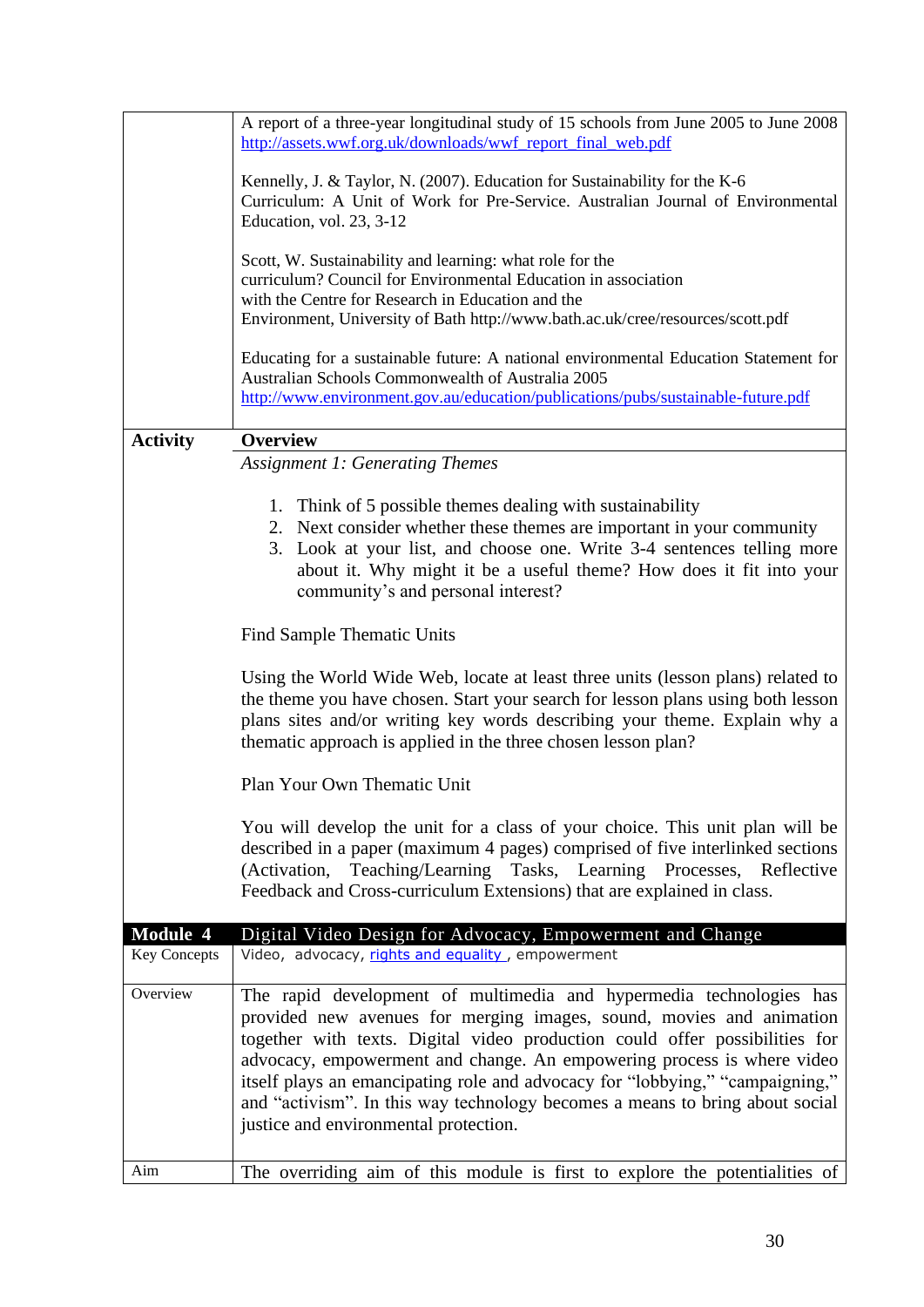|                 | hypermedia technology through digital participatory video for advocacy,<br>empowerment and capacity building and second to learn design digital vide-                                                                                                                                                                                                                                                           |
|-----------------|-----------------------------------------------------------------------------------------------------------------------------------------------------------------------------------------------------------------------------------------------------------------------------------------------------------------------------------------------------------------------------------------------------------------|
|                 | clips to serve the first aim.                                                                                                                                                                                                                                                                                                                                                                                   |
| Learning        | At the end of this module learners will be able to:                                                                                                                                                                                                                                                                                                                                                             |
| Outcomes        | Demonstrate knowledge on the concept of participatory video (PV)<br>Plan, develop and assess a participatory video product addressing ESD themes                                                                                                                                                                                                                                                                |
| Units           | Unit 3.1: Conceptualising PV project idea<br>Unit 3.2: Developing PV project proposal<br>Unit 3.3: Doing PV research                                                                                                                                                                                                                                                                                            |
| Readings        | Unit 3.4: Writing/revising script/storyboard<br>Manual on Movie Maker 2 and other software                                                                                                                                                                                                                                                                                                                      |
|                 | Mackay, W. E. Video Techniques for Participatory Design: Observation,<br>Brainstorming & Prototyping. CHI 2000 Tutorial http://www.daimi.au.dk/~mackay                                                                                                                                                                                                                                                          |
|                 | Lynagh, M. (2010). Using video in community health advocacy: Critical review of a<br>participatory workshop with Breastfeeding Patrol, Mandaluyong City, Manila.<br>Submitted in partial fulfilment of the MA degree in Development and Emergency<br>Practice Oxford Brookes University                                                                                                                         |
|                 | Fab, S. & Kay, S. Using communication media as a tool for campaigning: Air<br>France In-flight Video Evaluation of the Austria In-flight Video. ECPAT<br>International                                                                                                                                                                                                                                          |
| <b>Activity</b> | <b>Overview</b>                                                                                                                                                                                                                                                                                                                                                                                                 |
|                 | Assignment: Good video production begins with good planning and<br>storyboarding. Go to <b>KidzOnline</b> , select the Guest Login link and register for<br>this free resource. Then select the Tech Training tab and check out the<br>Technology Units available. Select the Digital Video Unit and Stream the<br>following selections: #2 Digital Video: Getting Started and #4 Digital Video:<br>Storyboard. |
|                 | Assignment : Using the WWW search for participatory video clips addressing<br>ESD themes with particular to your own theme chosen.                                                                                                                                                                                                                                                                              |
|                 | <b>Assignment:</b>                                                                                                                                                                                                                                                                                                                                                                                              |
|                 | Prepare a research proposal                                                                                                                                                                                                                                                                                                                                                                                     |
|                 | Do research                                                                                                                                                                                                                                                                                                                                                                                                     |
|                 | <b>Storyboarding Exercise</b>                                                                                                                                                                                                                                                                                                                                                                                   |
|                 | For your object description assignment, you'll need to create a storyboard as<br>part of the planning and development process. As storyboarding practice, this<br>exercise asks you to take a TV commercial and construct a storyboard for it, the<br>reverse of the normal storyboarding process. In assessing your Storyboarding<br>Assignment, consider the rubrick provided.                                |
| <b>Module 5</b> | <b>Video Clips Production</b>                                                                                                                                                                                                                                                                                                                                                                                   |
|                 |                                                                                                                                                                                                                                                                                                                                                                                                                 |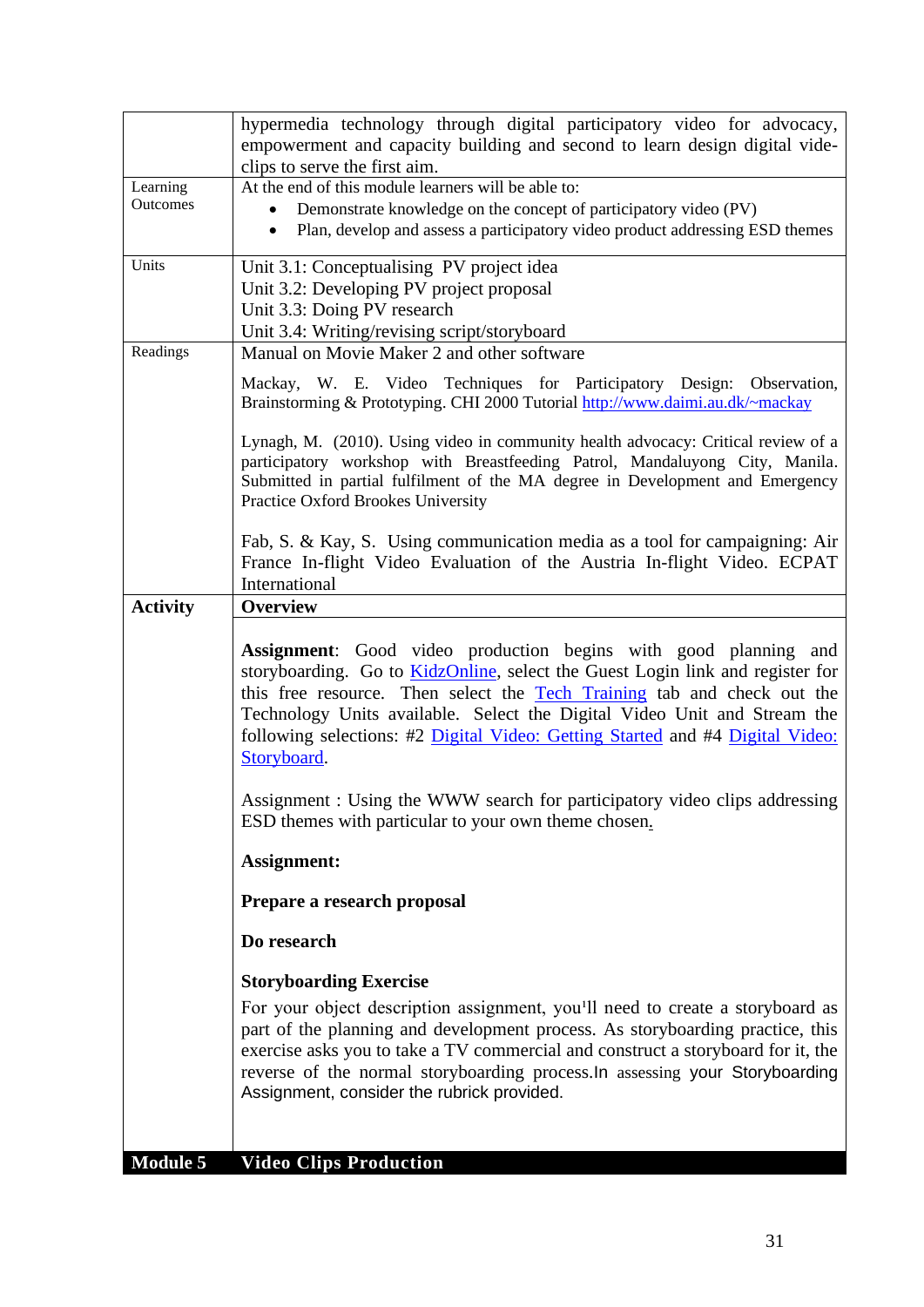| <b>Key Concepts</b>  | Production processes, techniques                                                                                                                                                                                                                                                                                                                                                                                                                                                                                                                                                                                                                           |
|----------------------|------------------------------------------------------------------------------------------------------------------------------------------------------------------------------------------------------------------------------------------------------------------------------------------------------------------------------------------------------------------------------------------------------------------------------------------------------------------------------------------------------------------------------------------------------------------------------------------------------------------------------------------------------------|
| Overview             | Digital Video Production is the filming that brings your video storyboard to<br>life. The actual filming "on location" is known as production, while the editing<br>process is known as post-Production. Like, the planning (pre-production)<br>process, some tasks, such as research for post-production narration or sound,<br>may take place both in the planning and production phases. Here are just a few<br>of the issues that must be considered throughout the shot.                                                                                                                                                                              |
|                      | Where to focus the lens<br>How the light is striking the subject<br>Does the iris or white balance need to be set for the light conditions<br>Will the camera have to be moved during the shot<br>Is the background appropriate<br>How to frame the shot<br>Whether to move the zoom or change the focus during the shot<br>Is the mike picking up the sound at the right level<br>there<br>distracting<br>background<br>Is<br>sound<br>noise<br><b>or</b>                                                                                                                                                                                                 |
| Aim                  | The overriding aim of this module is to equip students with the capacity to<br>actualise their storyboards.                                                                                                                                                                                                                                                                                                                                                                                                                                                                                                                                                |
| Learning<br>Outcomes | At the end of this module learners will be able to:<br>Shooting video<br>$\bullet$<br>Work with others in groups<br>$\bullet$<br>Use video equipment<br>Logging and capturing footage                                                                                                                                                                                                                                                                                                                                                                                                                                                                      |
| Units                | Unit 5.1: Filming<br>Unit 5.2: Logging and capturing footage                                                                                                                                                                                                                                                                                                                                                                                                                                                                                                                                                                                               |
| Readings             | Windows Movie Maker free online video tutorials from Atomic Learning are<br>available at http://www.atomiclearning.com/moviemaker2. These tutorials are<br>very helpful in learning the various features of Movie Maker. (You will need<br>the QuickTime video player to view the Atomic Learning tutorials. If needed,<br>click on <b>QuickTime</b> to download the latest version.)                                                                                                                                                                                                                                                                      |
| <b>Activity</b>      | <b>Overview</b><br><b>Start the production process</b>                                                                                                                                                                                                                                                                                                                                                                                                                                                                                                                                                                                                     |
| <b>Module 6</b>      | <b>Video-clip Post-Production</b>                                                                                                                                                                                                                                                                                                                                                                                                                                                                                                                                                                                                                          |
| <b>Key Concepts</b>  | Editing, narrating, exporting                                                                                                                                                                                                                                                                                                                                                                                                                                                                                                                                                                                                                              |
| Overview             | Once the footage has been captured, it needs to be put together in a meaningful<br>way based on the story and storyboards. This process is called editing. Clips<br>may need to be trimmed to make them shorter, and in some cases a shot may<br>need to be redone because of lack of media or bad lighting etc. Students can<br>creatively determine which shots best tell the story. Sometimes a simple change<br>in camera angles makes one shot better than another. During editing, students<br>also may add a soundtrack or narration. This may require hooking up a<br>microphone so the "voice talent" can narrate based on the footage being used |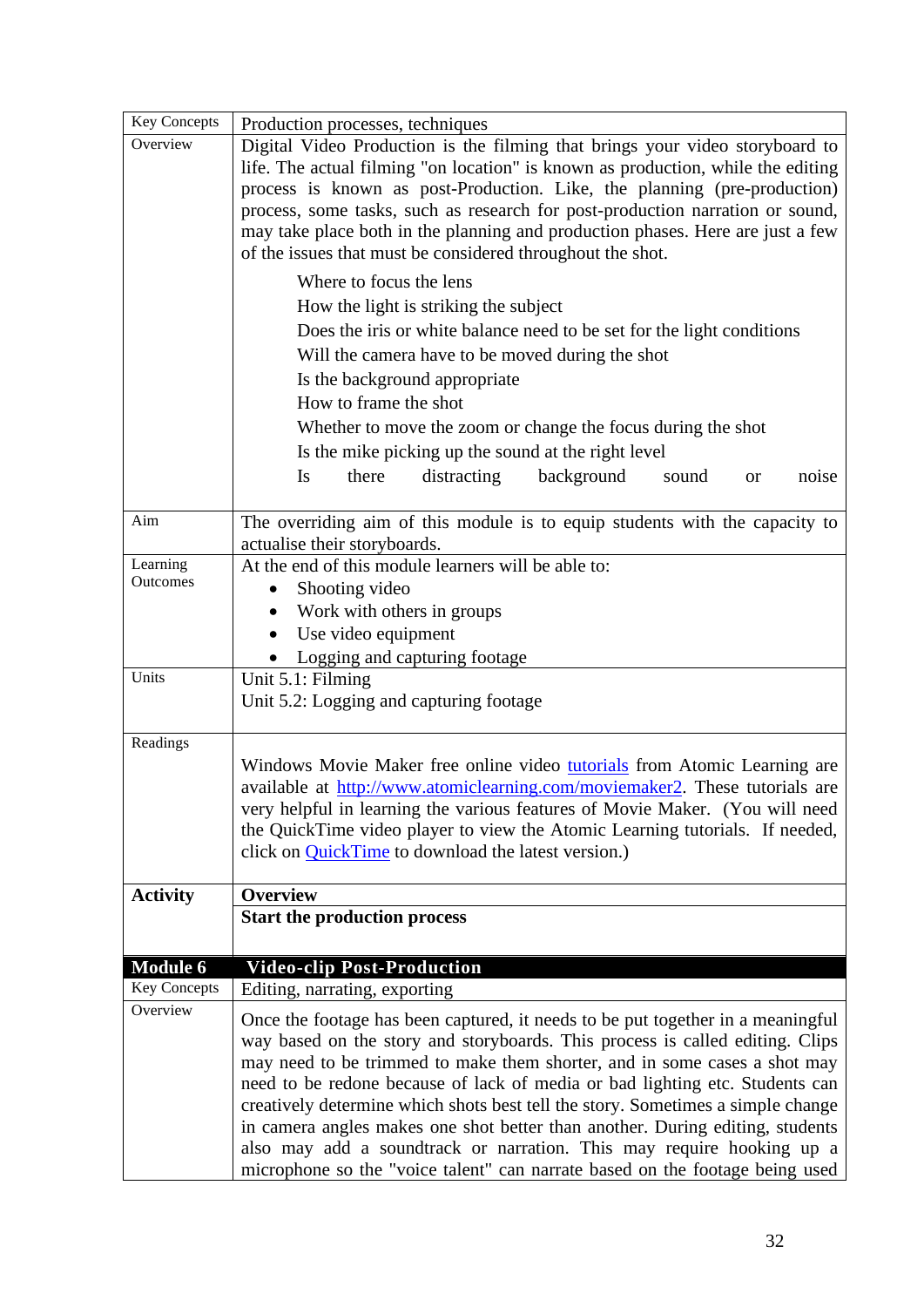|                     | for the project. Students can experiment with transitions between clips, as well.          |
|---------------------|--------------------------------------------------------------------------------------------|
|                     | Remember it is really easy to overuse transitions. In most cases, simple cuts              |
|                     | work well to tell a story. Titles, Text, Credits - Although this may be part of            |
|                     | the editing step, this can also be done during post-production as well. Make               |
|                     | sure every project participant is in the credits since it may eventually appear in         |
|                     | the student's portfolio. Any other graphics or enhancements can also be added              |
|                     | at this time. Print to tape/export for web - Once the project is complete, it's            |
|                     | ready to be printed back to tape via Firewire or to be exported as a movie for             |
|                     | use on the web or CD.                                                                      |
|                     |                                                                                            |
| Aim                 | The overriding aim of this module is to learn the processes for editing and                |
|                     | finalising the video clip assigned                                                         |
| Learning            | At the end of this module learners will be able to:                                        |
| Outcomes            | Apply all techniques for editing and exporting the video clip assigned                     |
| Units               | Unit 6.3: Editing                                                                          |
|                     | Unit 6.4: Titles, Text, Credits                                                            |
|                     | Unit 6.5: Print to tape/export for web                                                     |
|                     |                                                                                            |
| Readings            | A compilation of hands-out                                                                 |
| <b>Activity</b>     | <b>Overview</b>                                                                            |
|                     | <b>Implementing the production</b>                                                         |
| <b>Module 7</b>     | Integrating the video clip into the thematic unit                                          |
| <b>Key Concepts</b> | Lesson planning, thematic integration                                                      |
| Overview            | Planning, developing and producing a video clip dealing with a sustainable                 |
|                     | development issue should be seen in the context of teaching and learning                   |
|                     | process. Accordingly, the video clip should be integrated into a lesson plan.              |
| Aim                 | The overriding aim of this module is to help students integrate the video clip             |
|                     | into the curriculum                                                                        |
| Learning            | At the end of this module learners will be able to:                                        |
| Outcomes            | Demonstrate knowledge on lesson planning                                                   |
|                     | Applying knowledge and techniques for integrating learning objects such as a               |
|                     | video clip into lesson planning                                                            |
|                     |                                                                                            |
| Units               | Unit $6.1$ : Integrating the video clip into the curriculum                                |
|                     | Unit 6.2: Uploading video clip                                                             |
| Readings            | Ourmedia.org Publish & store your creations- video, audio, text or graphics. Google        |
|                     | Video: Upload or download, digital videos of any size or length.                           |
|                     |                                                                                            |
|                     |                                                                                            |
| <b>Activity</b>     | <b>Overview</b>                                                                            |
|                     | You Tube: Upload almost any video format, watch streaming video and share your             |
|                     | video creations with anyone. Converting You Tube files for use in Movie Maker.             |
|                     | Native format not supported in Movie Maker.                                                |
|                     |                                                                                            |
|                     | <b>TeacherTube:</b> Video and social networking site offers 11 customized channels for     |
|                     |                                                                                            |
|                     |                                                                                            |
|                     | teachers to upload and share videos of best practices, tutorials and student projects in a |
|                     | content-controlled environment.                                                            |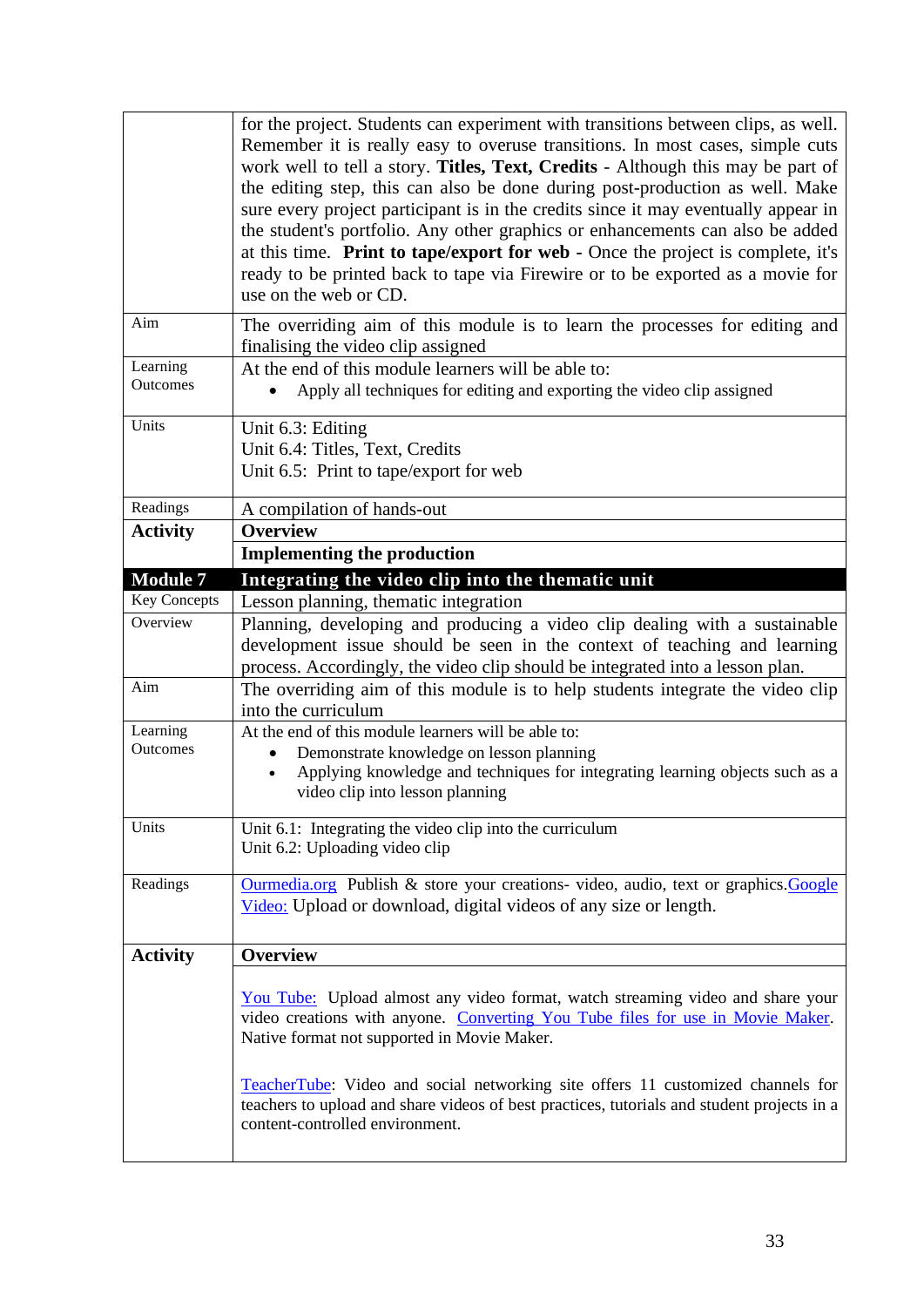#### **REFERENCES**

- Kostoulas-Makrakis, N. & Vassilios Makrakis (2020). Developing student-driven learning activities to promote refugee quality education through the CARE methodology. International Journal of Early Years Education, DOI: [10.1080/09669760.2020.1765091](https://doi.org/10.1080/09669760.2020.1765091)
- Makrakis, V. & Kostoulas-Makrakis N. (2020). "The quest for meaningful learning. In: Humanistic Futures of Learning. Perspectives from UNESCO Chairs and UNITWIN networks" (pp. 143-147). Paris: UNESCO.
- Makrakis, V. 2017a. "Developing and validating a sustainability justice instrument to transform curriculum, learning and teaching". In 9th International Conference in Open & Distance Learning, Athens, Greece. Proceedings https://eproceedings.epublishing.ekt.gr/index.php/openedu/article/viewFile/13 68/1303
- Makrakis, V. 2017b. "Unlocking the potentiality and actuality of ICTs in developing sustainable–justice curricula and society". Knowledge Cultures, 5(2): 103-122. doi: 0.22381/KC5220177
- Makrakis, V. and N. Kostoulas-Makrakis, 2017. "An instructional-learning model applying problem-based learning enabled by ICTs". In Research on eLearning and ICT in Education, edited by P. Anastasiades & N. Zaranis, 3-16. Switzerland: Springer.
- Makrakis, V. 2015. "A methodology for developing a sustainability justice curriculum: Turning teachers able to act as agents of change". In Pedagogy of Happiness: Towards an Unconventional School, edited by K. Karras, M. Sakellariou, A. Pediaditis, M. Drakakis, 148-171. University of Crete.
- Makrakis, V. 2014a. "ICTs as transformative enabling tools in education". In ICT in education in global context edited by R. Huang Kinshuk and J. Price, 101-119. Berlin: Springer Verlag.
- Makrakis, V. 2014b. "Transforming university curricula towards sustainability: A Euro-Mediterranean initiative". In K. Tomas & H. Muga (eds) *Handbook of Research on Pedagogical Innovations for Sustainable Development.* Hershey PA, IGI Global, pp. 619-640.